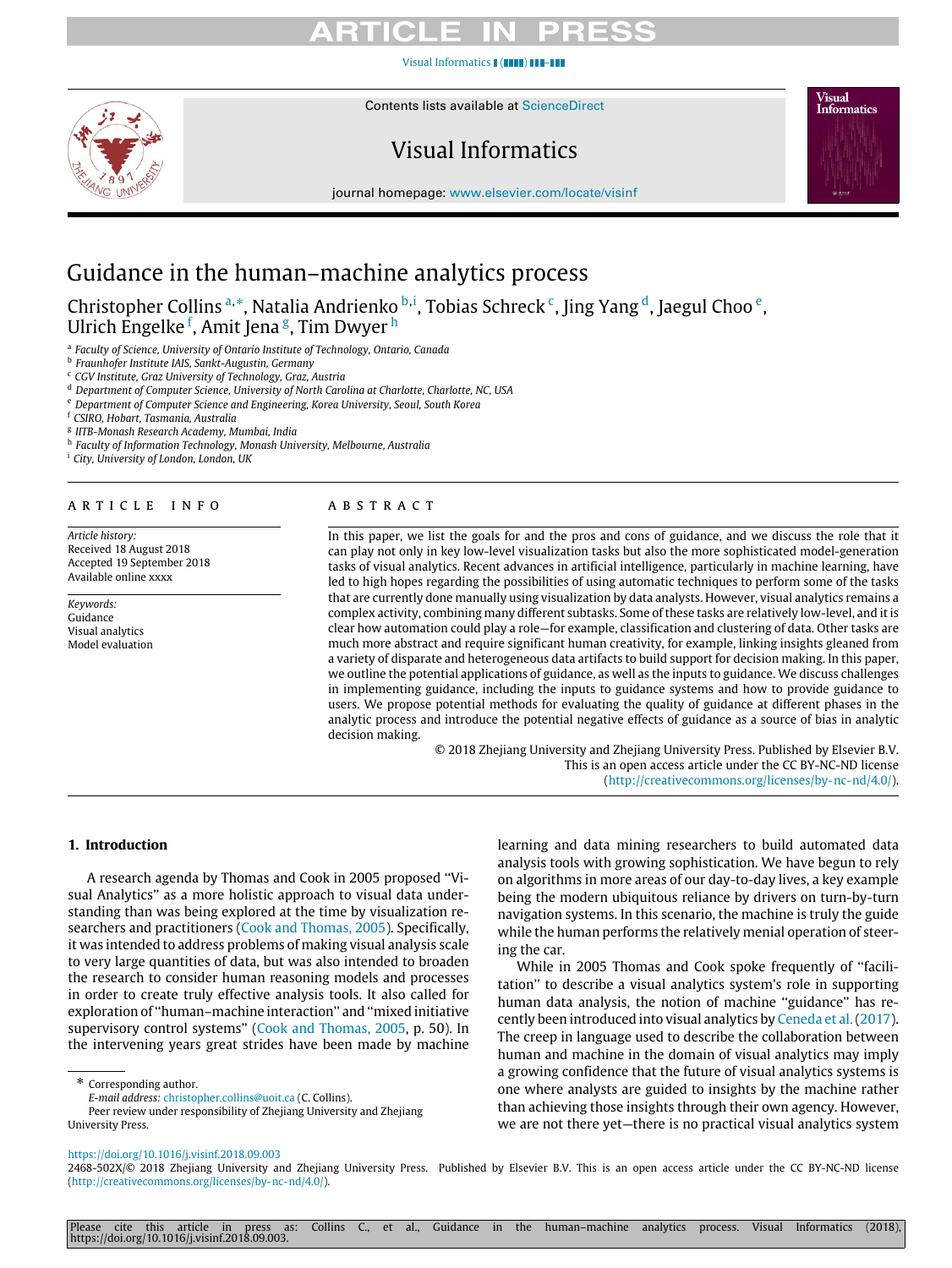in which control is handed to the machine at the level to which humans allow themselves to be guided by in car-navigation systems. Such guidance systems in visual analytics remain largely theoretical, with practical systems incorporating guidance mostly only at the demonstration stage, as surveyed in Section 2. In Section 3 we broadly look at what the goals for a guidance system should be in an ideal visual analytics system. In Section 5 we look more closely at recent models of guidance in visual analytics and illicit their shortcomings and incompatibilities. In Section 6 we seek to unify and extend these models to suggest more concrete roles for guidance in visual analytics systems. The work characterizing guidance systems emerging from the visual analytics literature speaks of very high-level ''analytical'' and ''sense-making tasks'' that is significantly more abstract than the tasks generally considered in models of information visualization. In Section 7 we review these tasks and extend our discussion to include opportunities here also for guidance. In Section 8 we tie these together as buildingblocks for a practical workflow for users of systems incorporating guidance. Finally, in Section 9 we look at how a guidance system in visual analytics can be evaluated for effectiveness.

# **2. Background**

The topic of machine guidance for analytic activities has been of growing interest as the power of machine learning opens new opportunities. The recent paper by Ceneda et al. (2017) introduces a formal description of the opportunities for automated guidance in visual analytics, centered around the knowledge gaps, inputs and outputs, and guidance degree. We plan to expand on this model by broadening the concept of guidance to include just-in-time facilitation which may make analyses processes more efficient by presenting tools and templates at the appropriate moment. Ceneda et al. build their model of guidance atop van Wijk's model of visualization (van Wijk, 2006), presenting opportunities for guidance at a high level in the process diagram. We investigate the potential role of facilitation across lower-level task taxonomies, e.g., Brehmer and Munzner (2013) and more sophisticated models of visual analytics (Andrienko et al., 2018). Specific instantiations of guidance have been reported, for example, helpful interventions when eye-tracking indicates an analyst is exhibiting signs of confusion (Conati et al., 2013; Toker and Conati, 2014; Panwar and Collins, 2018) or when a logging system detects sub-optimal search strategies (Brown et al., 2014). There have also been investigations into the role of machine intelligence in revealing a potential bias in an analysis process (Wall et al., 2017a), by exposing the differences between the data a user has seen and the overall characteristics of the full dataset. On the other hand, others have raised concerns about the potentially negative impacts of guidance, or machine learning in general, advocating instead for agency and freedom of the analyst (Dörk et al., 2013). Our exploration of the role of guidance will acknowledge the potential pros and cons of each form of guidance with examples from the literature where appropriate. We consider different levels of guidance and facilitation, from low-level operations on adjustment of visual displays to highlevel analysis tasks such as model development and evaluation.

The term *guidance* refers to providing the user with help when the user experiences difficulties, e.g., does not know which tool to use or how to proceed in analysis. The term *facilitation* has a broader meaning. It includes guidance but also any possible ways to make the work of the analyst more efficient. There is also a subtle but important difference between the two terms where machine *guidance* may imply the machine has control or power over the user, while machine *facilitation* implies the machine plays a more neutral role in supporting the user's agency.

The paper by Federico et al. (2017) introduced a conceptual model of Knowledge-Assisted visual analytics by including different knowledge types, namely domain and operational knowledge as well as tacit and explicit knowledge of the user. Their model proposes to capture the explicit knowledge of the user either by externalization of the tacit knowledge or by a computer-simulated cognitive process. A limitation of the Federico model is that it considers only one channel of information flow from machine to human: the visualization itself. The Ceneda model include additional channels of information flow from machine guidance to human, via "cues" and "options" (which are presumably more transient notifications to the user than the visualization itself) and also ''prescribing'' changes to the ''specification''.

Elements of user guidance can currently be seen in many stateof-the-art visual analytics (VA) systems: Advizor Solutions *Advizor*, *Tableau*, *Qlik*, TIBCO *Spotfire*, TIBCO *Jaspersoft* SAS *JMP*, SAS *Visual Analytics*, IBM *Cognos Analytics*, SAP *Lumira*, Microsoft *Power BI*, ESRI *ArcGIS*, *GeoTime*, and *Centrifuge*, each of which supports exploratory analysis, goal-driven analysis, or a mix of both. Some of these VA systems are targeted to a specific domain, such as ArcGIS and GeoTime focusing on location-based analytics, and Centrifuge targeting cybersecurity and unstructured network data. Other systems claim to provide a multi-domain interactive visualization and analytics solution.

Behrisch et al. (2018b) evaluated commercially available visual analytics systems for the following features: Data Handling and Management; Automatic Analysis; Complex Data Types, Visualization; *User-Guidance, Perception, Cognition*; and Infrastructure. State-of-the-art visual analytics systems are highly interactive and allow interactive exploration of the data for analysis. All of these VA systems support automatic predictive analysis for lower-level tasks such as clustering and outlier detection, classification, and regression, alert mechanisms, and auto-updating of data sources, but they fail to implement a logic-driven conditional analysis and comparative analysis of potential scenarios. *Advizor* is capable of calculating the intermediate visualization results via samplingbased calculations and predictive analysis methods whereas the SAS *Visual Analytics* system achieves the same using incremental updates from long-running tasks. The review of Behrisch et al. revealed that today's VA systems are rich in features to reduce cognitive overload: recommending visualizations (e.g., Tableau's *Show Me* feature), analyzing the data types, presenting a ranked list of visualizations, providing data previews, and offering guidance for analysis via some form of wizard. They also support building macros by recording and rerunning of procedures.

In general, the analysis workflow models implemented in the state-of-the-art VA systems are more interactive and are capable of dealing with large volume and variation of data, but guidance is still limited. Analysts are often left alone in an overwhelming and confusing visualization space too large to explore by themselves.

# **3. Goals and aspects of guidance**

To discuss guidance in a systematic manner, we begin with defining the goals of guidance in visual analytics. We can start very broadly. What makes an ideal guide? The precise answer to this question will vary based on the domain, the type of data, the type of enquiry required. The goal of a user of a visual analytics tool most broadly is to gain accurate knowledge about a dataset in order to answer analysis questions. This is different from the example of in-car navigation, an existing and arguably successful guidance system, mentioned in our introduction, where the computer explicitly directs the user in a fairly menial task. The user's cognitive load is minimized, but their knowledge of their environment grows little. Indeed they no-longer need to pay attention to geography, and their focus is reduced to keeping lanes and avoiding obstacles. It is a short step to replace the human-driver entirely with an AI for the remaining tasks. Some of what we currently describe as data analysis is also potentially or already completely automated. Share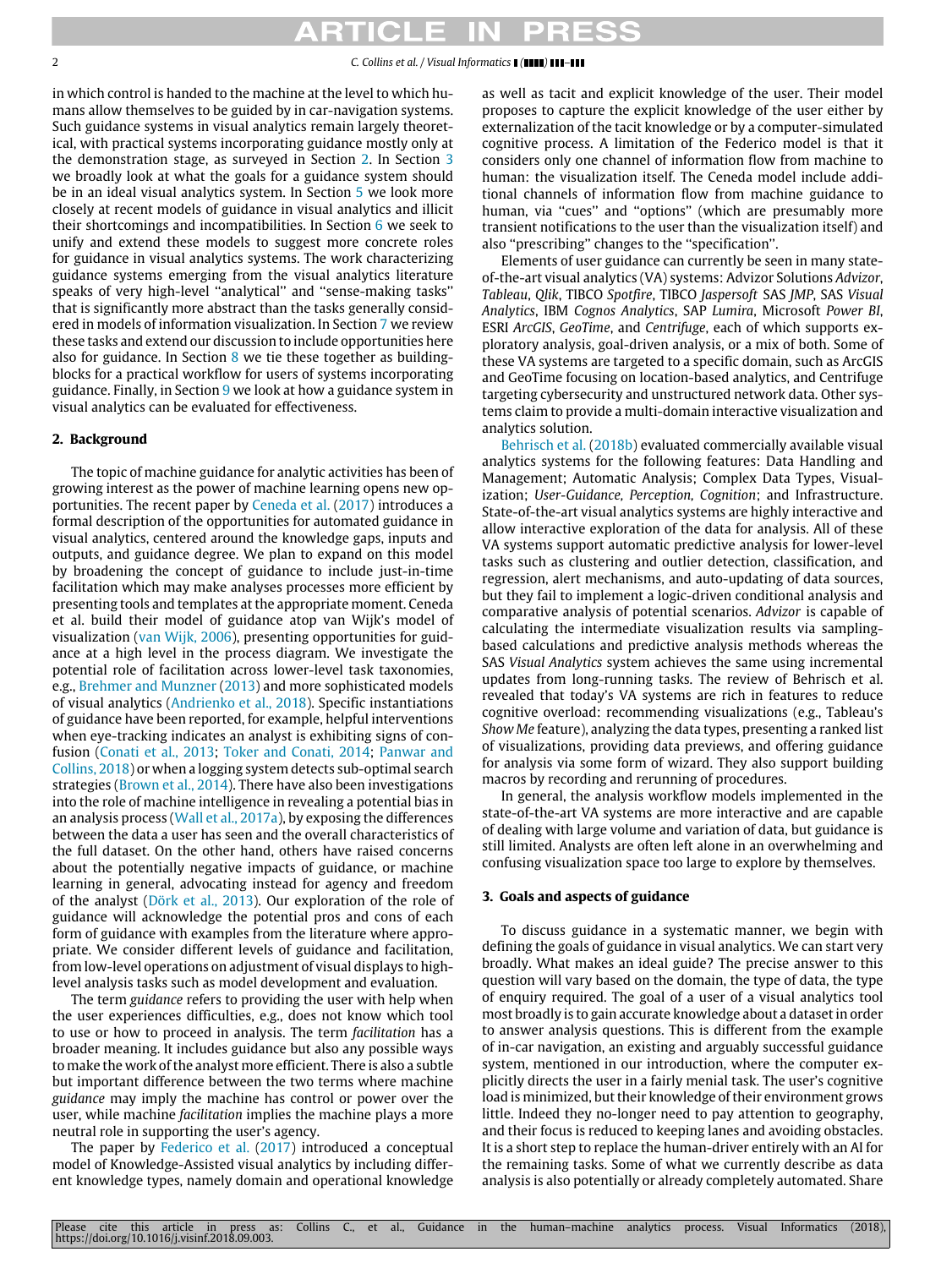trading (Cha, 2007) and tumor detection (te Brake et al., 2000; Babu Vallabhaneni and Rajesh, 2017) are examples where at least some of the tasks can be performed entirely autonomously.

Visualization's role in visual analytics is most compelling in data analysis tasks where the nature of the task is not easily specified ahead of time. The contents of the dataset are unknown, the opportunities for analyzing the data are not or only partially understood, and so on. In these situations, the abilities of humans to be aware of a broader context for the data and to action a growing awareness of the data into decisions that affect the real world is key and still well beyond the capabilities that we would entrust to an artificial intelligence. Thus, in what aspects can our currently limited machine processes complement human abilities? That is, what are appropriate and attainable *goals* for a guidance systems research agenda?

**To inform:** This most broad goal echoes the overarching visual analytics described above: to grow knowledge of an unknown dataset. A guide could suggest useful starting points for human visual analysis. For example, the Voyager system is a mixed-initiative system that combines recommendations of potentially interesting views of particular dimensions in data, with a user interface that makes it easy for the user to browse and then drill into or recast results (Wongsuphasawat et al., 2017).

**To mitigate bias:** Human susceptibility and difficulty in avoiding different types of bias is well studied by psychologists. Wall et al. (2017b) discuss the danger of bias in visual analytics systems, but also the role it plays in analysis, where actively refuting bias by exploring the data, is a legitimate way to drive knowledge and consensus forward. The take-away for a guidance system therefore may not be to eliminate bias, but to keep the analyst aware of their own bias or the biases of others.

**To reduce cognitive load:** Guidance systems may keep track of analysis processes (capture provenance) and make suggestions to make analysis more efficient, for example extrapolating from current views or recent actions to suggest alternative next steps (Gotz and Zhou, 2009).

**For training:** Guidance systems may be used to improve usability for novices learning about a new visualization or visual analytics system. Approaches such as visualization by analogy (Ruchikachorn and Mueller, 2015) and suggested interactivity (Boy et al., 2016) may be useful here, if they were made to dynamically appear on demand. Furthermore, guidance systems which draw on the analysis processes carried out by experts may be useful for experience transfer to raise the skill level of novices (Matejka et al., 2009).

**For engagement:** Mixed-initiative interaction systems may leverage bio-sensing and other tools of affective computing to provide personalized and just-in-time guidance to mitigate or prevent frustration and increase engagement in an analysis process (Conati et al., 2013; Panwar and Collins, 2018; McDuff et al., 2012).

**To verify conclusions:** Guidance systems may provide assistance in downstream tests related to visual analytics processes, such as running statistical tests on specific hypotheses, verifying findings, monitoring incoming data for changes in detected patterns, and testing the stability and sensitivity of findings.

In addition to supporting these goals, appropriate guidance should never be harmful, and should only suggest actions and views, rather than prescribe them.

Guidance may be classified broadly into low-level and highlevel guidance. Low-level guidance deals with suggestions such as clicking a specific button or viewing particular data in a visualization. High-level guidance provides suggestions about the process of analytics. Strategies here include branching out (''showing something different''), which may reduce bias, reinforcing (''more like this'') which could help to confirm hypotheses, and serendipity, or a guided random approach, which may increase discovery. Furthermore, high-level guidance may also be associated with the tool itself rather than the data, to provide just-in-time help on the interface capabilities.

Guidance can be driven by a number of inputs, which will be discussed throughout this paper. As an introduction, some information that can be used to create guidance includes: interaction logs, view logs (what has been seen), data logs (what has changed in the data) as well as models of analyst knowledge, tasks, requirements, or data (attribute distributions, connections, outliers, etc.).

Guidance approaches can be described based on their front-end (user-facing) and back-end (system) characteristics. The front-end consists of the visual form, the interaction techniques, the style of communication between the system and users, and the integration of the guidance in the analytics process. The back-end consists of the content of the guidance, the algorithmic aspects, the inputs and outputs of guidance algorithms, and the specific information sources used to derive guidance suggestions.

# **4. Requirements of intelligent guidance**

Guidance approaches supporting the goals given in Section 3 should meet certain desired requirements. From the literature, a number of requirements, which are often postulated, can be identified. We discuss a number of important abstract and more concrete requirements as follows.

Generally, a guidance system should be able to provide effective guidance, i.e., fulfill the set of guidance goals. In that, the guidance system should prove to be useful to users and allow the qualitative or quantitative measuring of its added value over non-guidance supported systems. The guidance functionality should be easily accessible by the user; the user feedback required for training (see Section 8.1) should be intuitive to provide and not disrupt the analysis process. The method of displaying suggestions or potentially helpful additional information needs to be aware of the environment available and avoid distraction, or obscuring the current visualization.

When providing guidance, the system should communicate why a suggestion or guidance is being given. Specifically, the guidance should resemble more of a *white box* instead of a *black box*, supporting user confidence in the appropriateness of the guidance. The system confidence about when and which guidance to provide may also be varying or low. The system should determine a suitable threshold when guidance is likely to be helpful; or at least, be clear about the level of confidence in the guidance when issuing a guidance step. It is also desirable that the provided guidance and user steps taken in response should be traced and added to the analysis provenance.

More generally, the provision of guidance should be adapted to the *context* of the user analysis process. Depending on the stage of analysis, e.g., exploration vs. confirmation, but also the task, the subset of data already seen, or the current and past views considered and their sequence, different kinds of guidance could be reasonable. Adaptation of the guidance system should include different guidance levels for different types of users, different levels of expertise, and different states of the user, e.g., being frustrated, confused, engaged, etc. Furthermore, different roles for guidance could be required in exploratory data analysis and in other aspects of visual analytics which are typically more goal-oriented. In goaloriented tasks, the guidance or advice should be more specific than in exploratory analysis where guidance may run a whole suite of analytics and provide summary information or suggestions for exploration. Guidance should be adapted to the user but also be available to groups of users, e.g., during collaborative analysis settings if needed.

More specific requirements stipulate that the guidance should be provided at the right time and in the right mode. Regarding the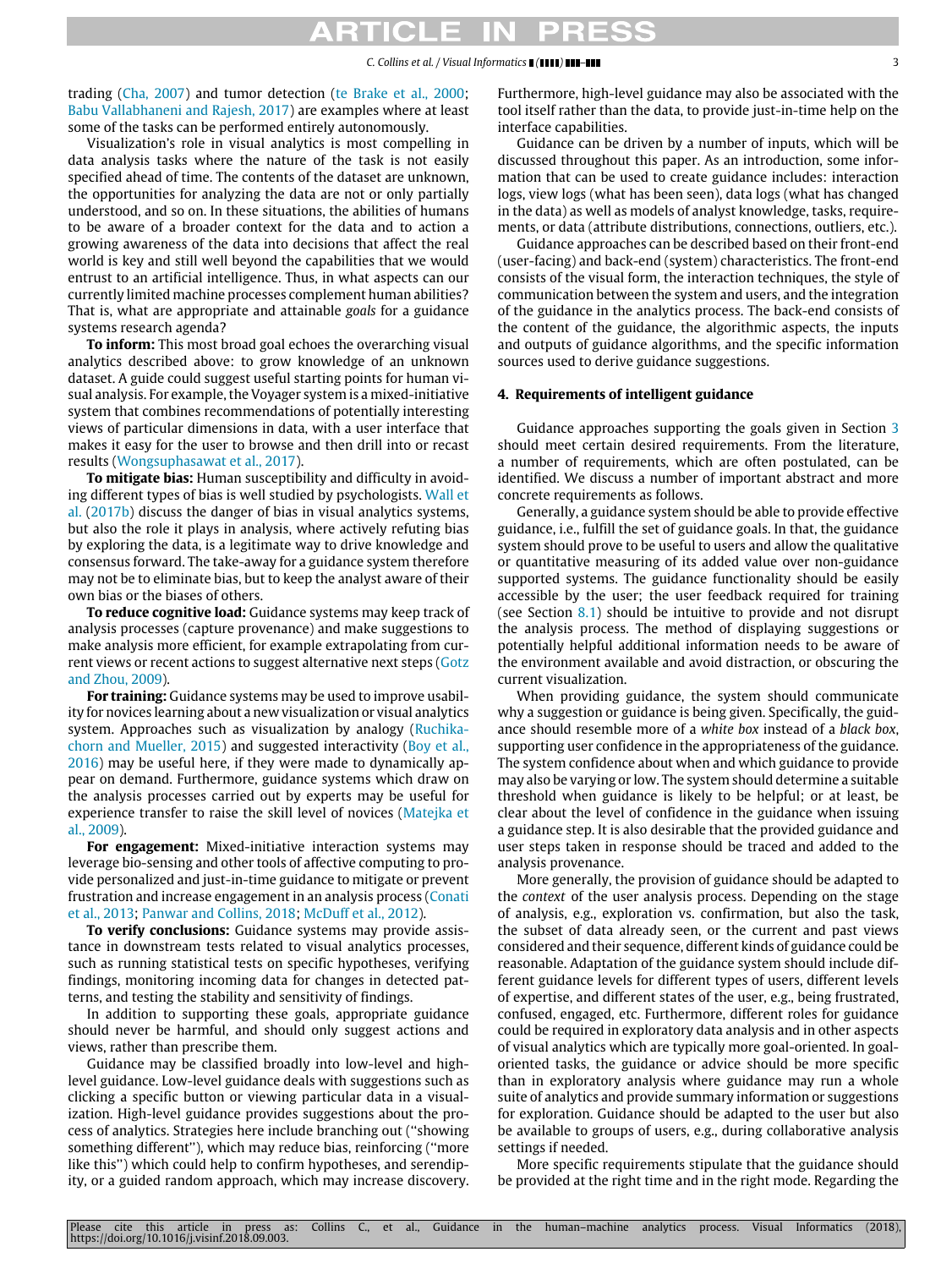time, the system should monitor the analysis process and predict the appropriate times to guide. This could be, for example, times when a user might be confused or lost in the analysis stage. A heuristic to implement the latter could be to detect when users are revisiting previously seen states (Behrisch et al., 2014) or searching in a non-systematic manner (Brown et al., 2014). Regarding the mode, guidance may be provided in a *synchronous* manner, issuing notifications or interventions in the analysis process. Guidance could also be provided in an *asynchronous* manner, allowing the user to come back to the guidance at his or her discretion (Mehta et al., 2017). Gradual guiding is also possible, with the system providing some guidance at an early stage and more only on user request. The user should also be empowered to proactively set the level of guidance needed or ultimately, opt out of any guidance at all if so desired.

The requirements may also differ if specific visualization environments are considered, e.g., desktop-based vs. augmented or virtual reality analysis environments. Specifically, modes of interaction and visualization options may differ, e.g., requiring to use interaction paradigms such as voice or gestures.

The above requirements are among the most widely discussed, and there may exist more. Just from these examples, we observe the design and requirement space for guidance approaches is large. Existing solutions to date address specific goals and requirements.

# **5. Guidance in the visual analytics process**

# *5.1. Limitations of the existing conceptual model of guidance*

The conceptual model of guidance proposed by Ceneda et al. (2017) is based on van Wijk's generic model of visualization (van Wijk, 2006), in which visualization is applied to data using a specification (methods and parameters) and creates an image. A user perceives and interprets the image using his/her current knowledge, thereby increasing or modifying that knowledge. Based on their current knowledge, the user may perform interactive exploration, which affects the specification and thus modifies the image, which is further perceived and interpreted.

Ceneda et al. make a slight modification of this basic model by replacing the term 'Visualization' by 'Visual Analytics.' Like visualization in the original model, visual analytics transforms data into an image to be perceived by the user. In this view, visual analytics is considered basically as a combination of visual and analytic methods. Guidance can be applied to the specification of these methods. Hence, the guidance model from Ceneda et al. is not specific to visual analytics. Guidance is represented as helping the user create, perceive, and transform an image. A later paper (Federico et al., 2017) discussing the possible roles of explicit knowledge in a visual analysis process notes that inputs for guidance are explicit knowledge, data, and specification containing the full history of previous settings used in the exploration. These inputs are analyzed to generate specific suggestions.

The main limitation of this conceptual model is that it is too abstract to use practically in designing and implementing guidance tools. It shows *where* guidance can be provided and proposes a set of attributes to characterize guidance (*how*), but it does not propose or imply any approach to understanding *what* specific guidance can be provided.

For understanding this, it is necessary to consider more specifically what *knowledge* the user wants to derive from the data. Assuming that the user derives knowledge by perceiving images, the main task of guidance is to help the user create such images from which the required kind of knowledge can be effectively derived through perception. Hence, a designer of a guiding system needs to anticipate the kind(s) of knowledge that will or may be required. The guidance model from Ceneda et al. cannot help with this because, similarly to 'visual analytics', it represents 'knowledge' at the highest possible level of abstraction, i.e., as a single atomic block in the overall scheme.

Furthermore, derivation of knowledge involves not only image perception and exploration but also verification of findings (Sacha et al., 2014), which is not considered by Ceneda et al., although this very important activity may also need to be guided. Again, to be able to provide specific guidance, it is necessary to anticipate the possible kinds of findings.

To extend the existing model of guidance beyond *where* and *how* to *what*, we build upon a recently proposed conceptual framework in which visual analytics is represented as a model building process (Andrienko et al., 2018). This framework will be further referred to as a model building framework (MBF).

# *5.2. Conceptualization of visual analytics as model building*

The MBF is based on a definition of *knowledge* as a *model* of some piece of the world, which is called 'subject'. A model is any kind of representation, e.g., verbal, graphical, or mathematical. A model of a subject represents its aspects (i.e., components and their properties) and relationships between them.

The goal of analysis is to build an appropriate model of a subject using data (observations and measurements) partly reflecting this subject. Criteria for model appropriateness include correctness, comprehensiveness, fitness to purpose, generality, specificity, and so on.

The analysis begins with generating a tentative initial model. Throughout the analysis, the current model is repeatedly evaluated in regard to the appropriateness criteria and further developed if not yet appropriate. Besides these core activities, the analysis process may also include collecting provenance and externalizing the model obtained.

# *5.3. Required support to model building activities*

The paper introducing the MBF (Andrienko et al., 2018) also discusses how these activities can be supported in visual analytics systems. Thus, the generation of an initial model requires the use of visual and/or computational methods promoting abstraction and generalization. Guidance may help with choosing such methods and using their results. For model evaluation, approaches adopted in statistics and machine learning can be applied to model components represented in a computer-readable form. Mental models or model components can be evaluated using visual and interactive means, which include re-application of previously used methods with different parameter settings, application of alternative methods, and taking different subsets of data.

The paper notes that, while there exist established practices of evaluating models in statistics and data mining, evaluation of mental models does not receive sufficient attention in visualization and visual analytics research. It is stated:

''Although many visual analytics systems and toolkits include interactive facilities for the operations mentioned above, it has to be a decision of the analyst to apply these operations. The existing software neither informs/reminds the analyst about the possible use of the available interactive techniques for mental model evaluation nor encourages the analyst to even concern about such an evaluation'' (Andrienko et al., 2018, p. 289).

This reveals a clear need for user guidance. Similar considerations apply to model development, in which the analyst may need to rectify, expand, or simplify the current model based on results of an evaluation.

Provenance collection and model externalization involve explicit representation of findings, interpretations, judgments, inferences, and the final model in a form that can be transferred to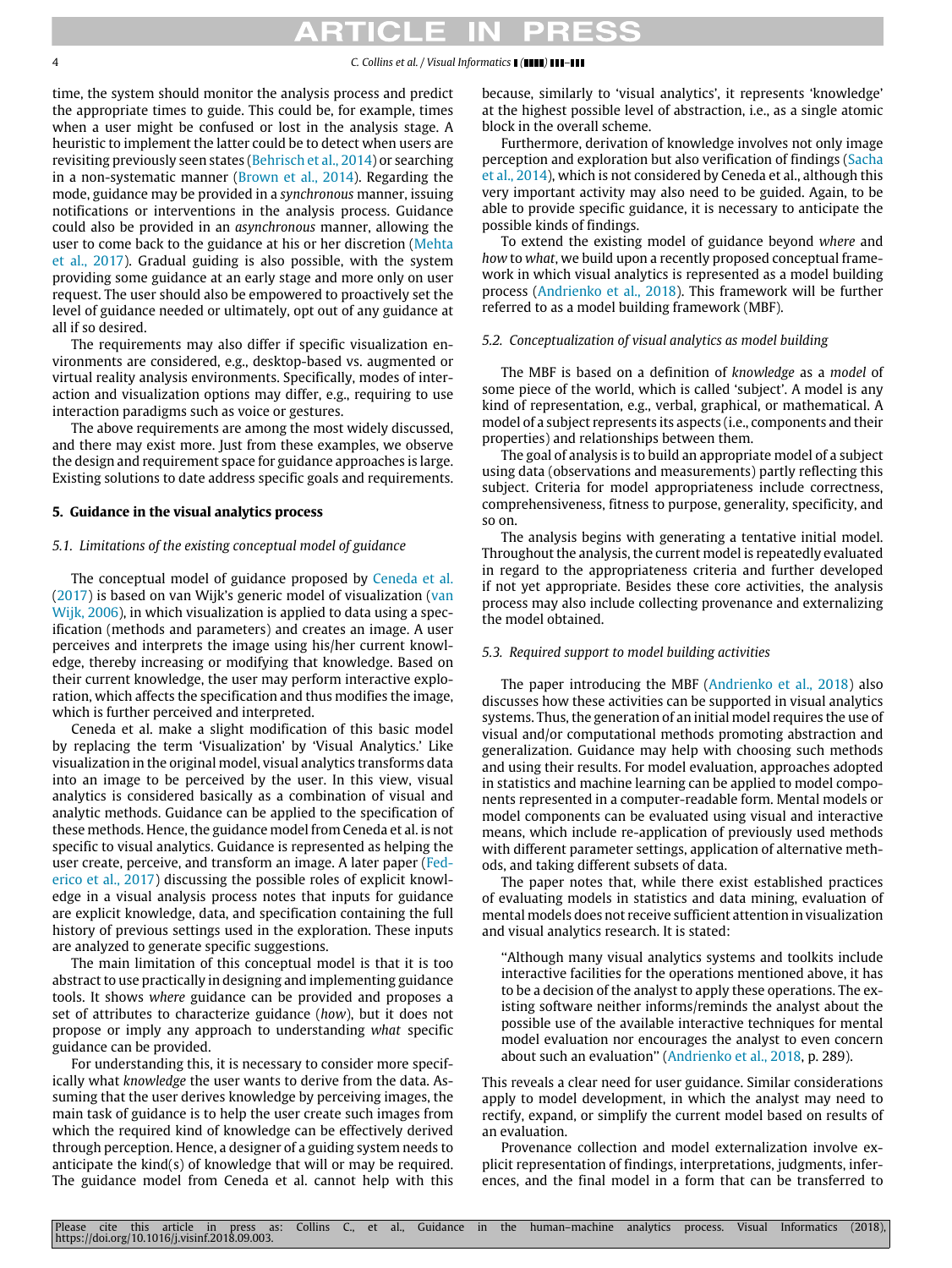others. These activities require tools for annotating images, organizing and linking notes, and constructing more abstract representations such as knowledge graphs. The user may greatly benefit from intelligent guidance and facilitation. Thus, the system can propose structured templates to describe and organize findings or even construct draft annotations based on automatic detection of patterns in data.

# *5.4. Role of patterns in data analysis*

An essential feature of a model is that it is a *generalized* representation (Andrienko et al., 2018, p. 283) in the sense that it refers to multiple observations taken together rather than consisting of specific representations of individual observations. Moreover, the generalization extends beyond available observations (i.e., represented in data or known to the analyst) to observations that could potentially be made in the future. This required feature of a model implies that users of visual analytics systems should be able to perceive multiple data items together and conceptualize them jointly as a meaningful whole. Such a whole is commonly called a '*pattern*' in the visualization and visual analytics literature.

While being widely used, the term 'pattern' has not been explicitly defined. We propose the following working definition of a pattern:

A *pattern* is a representation of a collection of items of any kind as an integrated whole with specific properties that are not mere compositions of properties of the constituent items.

A pattern can be viewed as a possible component of the model being built. It can be included in the current model if it is relevant to the analysis goal. A relevant pattern needs to be evaluated, e.g., by checking if it can still be perceived or otherwise extracted after changing the visualization or analysis method, or by computing aggregate characteristics of the data items involved in the pattern and comparing them to corresponding aggregate characteristics of the remaining data.

Since generalization is the core and essence of model building, the analysis process is largely centered on patterns, which are extracted from data, evaluated, refined, organized, interlinked, annotated, and integrated into the final model. Consequently, the task of guidance is to help analysts extract and manage patterns.

# *5.5. Implications for designing and implementing guidance*

# *5.5.1. Help in pattern extraction*

Analysis starts with the generation of an initial model, which requires initial extraction of one or more patterns from data. It may also happen that some initial model already exists in the mind of the analyst (e.g., as a result of previous analyses of similar data). In such a case, the analyst needs to check if the pre-existing model complies with the current data, which requires the extraction of patterns from current data. Hence, the main task of guidance at the initial stage of analysis is to help the analyst extract patterns from data.

Pattern extraction takes place not only at the initial stage of analysis but also within the following loop of model evaluation and development. In model evaluation, the analyst modifies the data (e.g., takes a different sample), methods (e.g., uses another clustering algorithm or applies another visualization technique), or parameters, extracts patterns, and compares them with the ones extracted previously. Good correspondence gives evidence of pattern trustworthiness. In model development, the analyst may need to search for additional patterns that can refine or expand the current model, or for different patterns if previously extracted patterns have not been confirmed in the evaluation. Hence, guidance

in pattern extraction is relevant throughout the whole process of model building.

Patterns can be extracted from data mentally or computationally. Mental extraction requires an appropriate visual representation of the data enabling pattern perception. Computational extraction can be done using appropriate algorithms, and the results need to be presented to the analyst for interpretation, evaluation, and incorporation in the overall model. To support mental extraction of patterns, the guidance subsystem (further referred to as 'guide') can suggest suitable visualization techniques or automatically create effective visualizations. For computational extraction, the guide can suggest suitable algorithms. Both kinds of support can be possible if the guide knows, first, the structure and properties of the data, second, the analysis focus (which aspects are relevant), and, third, the analysis goal (e.g., description or prediction). Knowing the data structure and properties, the guide can anticipate what kinds of patterns can potentially exist. Knowing the analysis focus and goal, the guide can determine which kinds of patterns may be important and useful.

As an example, let us take the analysis task from the VAST Mini Challenge 1: *''investigate the circumstances of an epidemic outbreak in a city and forecast how it will develop further''* (Grinstein et al., 2011). The data consist of geographically referenced messages from social media, some of which mention disease symptoms. The data structure thus includes temporal, spatial, and textual components. Patterns can exist in the temporal evolution of the number and contents of the messages, the spatial distribution of the locations of message posting, and the joint spatiotemporal distribution of the messages and their contents. Possible patterns in the temporal evolution of the number of posts include temporal trend (increase or decrease), peak or pit, periodic repetition of some smaller pattern or pattern sequence, and random fluctuation. Possible patterns in the temporal evolution of the message contents include changes of keyword frequencies. Possible patterns in the spatial distribution of the posts include spatial uniformity, spatial clustering, spatial trends of the density (e.g., increase or decrease from north to south or from the center to the periphery), and spatial alignments. Possible patterns in the spatial distribution of the message contents include higher or lower frequencies of particular keywords in different parts of the territory. Possible patterns in the spatiotemporal distribution include concentration and dissipation, appearance, disappearance, growth, shrinkage, movement, merging, and splitting of spatial clusters, and changes of keyword frequencies in different parts of the territory. All these kinds of patterns are relevant to the task of describing the disease outbreak, whereas only temporal and spatiotemporal trends are important for the task of forecasting the further development.

Generally, to support pattern extraction at different stages of the analysis process (initial model generation, evaluation, and further development), the guide can (1) suggest or automatically choose visualization techniques showing data distributions (statistical, temporal, spatial, spatiotemporal) and correlations among data components and/or (2) suggest or automatically run appropriate pattern extraction algorithms, such as clustering, trend detection, or motif discovery. Since data may contain outliers, which may obstruct pattern extraction, the guide can also suggest methods for outlier detection and removal and help with the use of these methods.

# *5.5.2. Help in pattern and model evaluation*

Evaluation of extracted patterns includes measuring their properties (how frequent, how high, how dense, how large, how fast, how regular, etc.), checking pattern stability or sensitivity with respect to changes of the methods by which they have been extracted and with respect to noise in data, and investigating the scope of the patterns (in what part of the data they exist). For computationally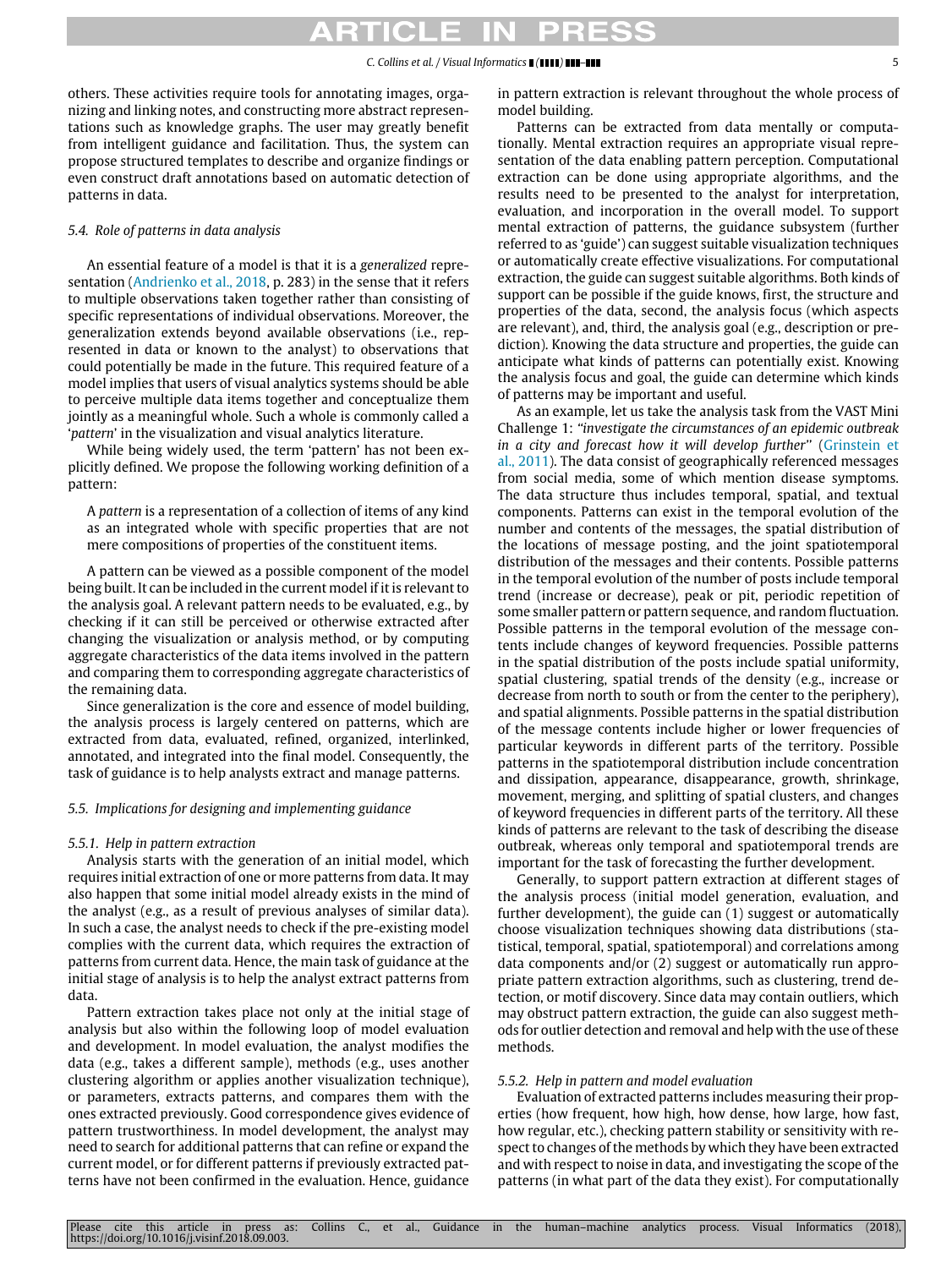extracted patterns, property measurements can be done automatically. To provide valuable help in evaluating mentally extracted patterns, the guide would need to know what specific patterns have been extracted, i.e., the analyst would need to mark the patterns in the visual display and annotate them in a structured form telling the guide what kinds of patterns they are. Regarding pattern stability/sensitivity and scope, the analyst may not only need help in choosing and applying suitable approaches to testing but may also need to be engaged in such testing (Andrienko et al., 2018). As a minimum, the guide may give general recommendations to look at the data in different ways, take different random samples, try other methods or parameters, introduce some noise in the data, etc. To provide more specific help, the guide needs to know the extracted patterns and the methods and parameters used for the extraction. Apart from that, the analyst should be given suitable tools, support, and guidance for comparing patterns obtained with different settings.

A model can be seen as a system composed of patterns that are linked by relationships, such as hierarchical (larger patterns include smaller ones), temporal, spatial, or causal. A model can also include patterns representing different parts of the data. Such patterns are linked by difference and partitioning relationships between the corresponding parts of the data. Model evaluation involves, apart from evaluating the constituent patterns, assessment of its overall correctness (consistency with the data), comprehensiveness (inclusion of all relevant aspects and relationships), coverage (inclusion of all available data), generality (applicability to data that were not used for model generation), specificity (representation of important distinctions and details), prediction capability, complexity (number of components and relationships), and resource efficiency (e.g., possibility to obtain similar results using less time and/or computer resources). At least some of these criteria can be addressed in guidance. Thus, regarding comprehensiveness and coverage, a guide can inform the analyst about data components or subsets that have not yet been considered, which can be done without having an explicit representation of the current model in a computer-readable form. Evaluation with regard to some other criteria can more easily be supported for computer-based models than for mental models. There are established techniques for testing computer-based models, which can be recommended to the analyst. Besides, the guide can show the distribution of good and bad model results, help in identifying and comparing data subsets for which model results are good and bad, and highlight uncertain and borderline cases.

For a mental model that is not externalized, the guide can only provide some general suggestions concerning potentially important evaluation criteria and common ways of assessment. Having a structured explicit representation of a mental model, the guide may be able to provide more specific help. Thus, having explicitly represented patterns, the guide may help analysts check: if there are similar patterns that refer to different data subsets and therefore could be joined; if there are different patterns that apply to the same data subset and thus require conflict resolution or redundancy removal; or if patterns extracted earlier can also represent data that have not been considered yet in the analysis. Let us illustrate this idea with an example.

An analyst studies social media posting activities in a touristic region containing mountains, valleys, lakes, forests, and towns. The data include posting times, location references (coordinates or place names), and texts (such as messages in Twitter or titles of photos). The analyst wants to see what places are popular in different seasons of the year and, based on the keywords occurring in the texts, what people do there. The analyst first takes a subset of data generated in winter and uses a density map to identify places with a high number of posts, which appear as ''hot spots'' on the map. The analyst outlines the boundaries of these places

and examines which keywords frequently occurred in the whole set of places. She finds two prevailing groups of keywords, one referring to winter sports and the other to Christmas and New Year celebration. The analyst separately selects the posts referring to the former and latter topics and explicitly records two spatial patterns: places used for winter sports and places where people celebrate Christmas and New Year.

The analyst then focuses on the data generated in the summer season, in which the keywords refer to winter and summer sports, hiking, and sightseeing. When the analyst takes the subset of posts referring to winter sports, an intelligent guide can find the previously recorded spatial pattern of winter sports places and superimpose it on the density map, helping the analyst to check if the pattern also applies to the summer season. The analyst notices that some places are used for winter sports both in winter and in summer. She refines the previous pattern by subdividing it into a pattern of places used for winter sports only in winter and those used for winter sports in any season. When the analyst creates a density map of sightseeing-related posts, the intelligent guide can detect that the previously recorded spatial pattern of Christmas and New Year celebration matches very well the density distribution. Indeed, the places having interesting sights to see are also popular as places for spending the winter holidays. When the guide puts the celebration pattern on top of the density map, the analyst may decide that the pattern can also represent sightseeing activities and extend the annotation of the pattern accordingly.

When the analyst investigates the spatial distribution of hikingrelated keywords, the guide may check if these keywords also occur in the texts of the winter data subset. It may find that the frequency of these keywords in winter is sufficiently high to deserve attention and notify the analyst about this. The analyst might not have noticed these keywords among the most frequent terms occurring in the winter subset because they were dominated by the winter-specific keywords. After being notified by the guide, the analyst may look for the spatial distribution of the hiking-related keywords in the winter subset and record the corresponding spatial pattern. The guide may detect a high overlap of this pattern with the pattern of winter sports distribution and exhibit it to the analyst for resolving a possible conflict. In response, the analyst may select the places used both for winter sports and for hiking and compare the temporal distributions of the keywords related to winter sports and to hiking at the level of days or weeks. An absence of temporal overlap may mean that the place use depends on the weather, particularly, the presence of snow and/or ice.

In this imaginary scenario, the guide helped the analyst not only in evaluating extracted patterns but also in model development, which is discussed in the following subsection. Generally, the problem of support and guidance in model evaluation has not yet been sufficiently addressed in visual analytics research and thus provides a challenging but interesting and important research direction.

# *5.5.3. Help in model development*

Model development means an improvement of the current model with regard to issues identified by evaluation. For a computer model that is insufficiently correct or insufficiently specific, the guide can suggest modification of modeling method parameters, trying alternative methods, or dividing heterogeneous data into more homogeneous parts and replacing an overall model by a combination of more specific models. Data partitioning followed by extraction of more specific and accurate patterns can also be suggested for improving mental models. For increasing model comprehensiveness and coverage, the guide can show data subsets and aspects that have not yet been covered and support pattern extraction from them. The guide can also inform the analyst about existence of alternative analysis and modeling methods or additional data sources. Like initial model generation, model development involves pattern extraction, which was discussed earlier (Section 5.5.1).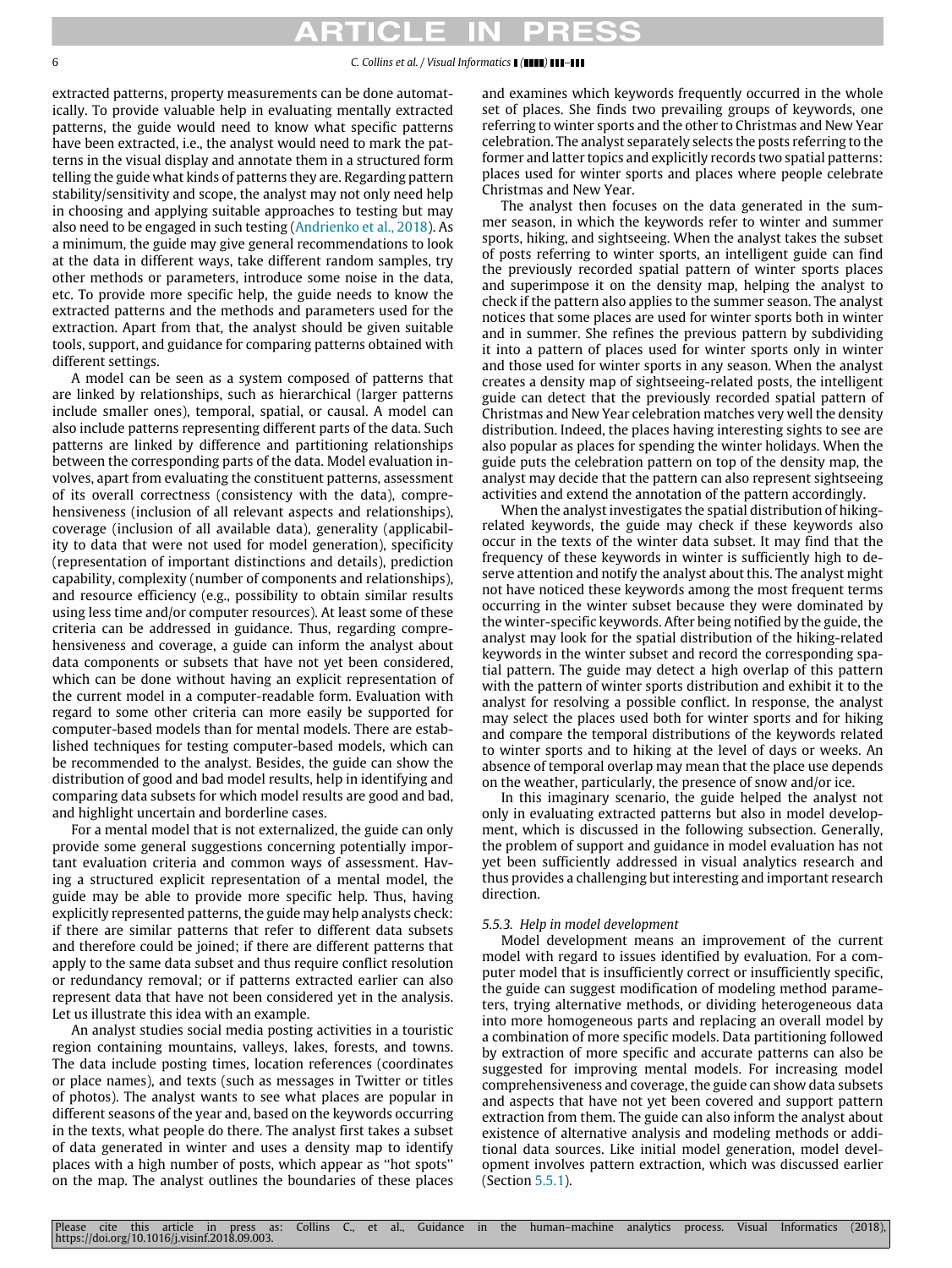# *5.5.4. Help in provenance collection*

To support provenance collection, it is necessary to keep track of all operations and methods applied to data (Xu et al., 2015). The history can be represented visually, e.g., as a graph (Shrinivasan and van Wijk, 2008). Gotz and Zhou (2009) describe how a taxonomy of the user's actions can be used for automatic capture of semantically meaningful and logically organized provenance. This requires the system to have a ''semantic'' user interface organized according to the action taxonomy. Besides exploration history tracking, it is necessary to enable and facilitate annotating. Annotations can be valuable not only for tracking the provenance but also for providing help in model evaluation and development (see Section 5.5.2). To encourage and facilitate the creation of annotations, the guide can propose structured templates or even draft annotations that can be completed by the analyst with small effort. The basis for such help is the knowledge of possible patterns, methods used, and, for computational methods, properties of results obtained. Particularly, when a system is oriented to specific types of data and analysis tasks, the patterns, methods, and result properties are known to the system designer, who can infer the required contents and structure of annotations and thus prepare suitable templates (Eccles et al., 2008; Chen et al., 2010). Thus, the system Click2Annotate provides pre-defined templates for popular types of patterns, or facts: cluster, outlier, rank, difference, correlation, and compound fact consisting of two or more smaller patterns. Templates or draft annotations for mentally extracted patterns can be generated in response to analyst's interactive marking of observed patterns in a visual display.

Besides creating annotations, the guide should help the analyst to organize and manage them. For example, in Aruvi (Shrinivasan and van Wijk, 2008), users can attach notes to nodes of a graph representing exploration history and link them to states of the visual display, and similar functions exist in some other systems (Gratzl et al., 2016; Walker et al., 2013), which, however, do not provide guidance for annotation creation and management. A kind of guidance exists in the system Sandbox (Wright et al., 2006), which provides automatic layout for collected information pieces and notes using templates of analytical frameworks, such as process models. The analyst needs to choose a suitable template explicitly.

Annotations created in the process of analysis represent pieces of the analyst's knowledge (i.e., mental model of the analysis subject) and thus can be used for externalization of the final model.

### *5.5.5. Help in model externalization*

As noted in the MBF paper (Andrienko et al., 2018, p. 290), fragmentary notes attached to some states of visual displays do not form an adequate representation of the model the analyst has in mind. For a more complete and systematic external representation of the model, the analyst needs to organize the notes and, possibly, provide additional comments. When the externalized model is only meant to be viewed by humans, the analyst may represent the model, together with the provenance, in the form of a ''story'' (Eccles et al., 2008; Gratzl et al., 2016; Walker et al., 2015). To construct a good story, the analyst may need guidance, which is not available in current systems. In Sandbox (Wright et al., 2006), the user constructs a graph from pieces of evidence and notes, which represents the user's mental model. Besides providing automated layouts based on workflow templates, Sandbox can also automatically derive a concept map from the text notes.

A concept map is a commonly used form of knowledge representation (Dwyer, 2016). It can be used for transferring knowledge between human analysts (Zhao et al., 2018), and this format is also suitable for computer processing. The system HARVEST (Gotz et al., 2006) enables the user to create and manage concepts and instances, maintains a base of concepts, instances, and annotations, represents the collected knowledge pieces visually, and allows the user to link them to corresponding evidence in a data display. The user can also analyze and further develop the knowledge synthesized. The system facilitates the user's activities by automated knowledge management and visualization but does not provide explicit guidance.

The MBF paper notes that further research is needed on supporting both provenance collection and knowledge externalization, and this also applies to guidance. Particularly, the externalization of computer models in a human-readable form needs to be addressed. So far, this has been done for specific kinds of models, such as causal networks (Wang and Mueller, 2017), which can be represented in a graph form.

# **6. Knowledge of an intelligent guide**

In discussing the visual analytics process in Section 5 and, particularly, possible support to it in Section 5.5, we have already mentioned different kinds of knowledge and capabilities that are required for fulfilling the expected functions. Here we summarize and, where necessary, extend these requirements. Fig. 1 schematically represents the visual analysis process and the possible types of guidance and help, and Fig. 2 shows what kinds of knowledge can be used for providing them.

Prior to analysis, an intelligent guide would need to have a general knowledge base of (1) data types and structures, (2) possible relationships among data components, (3) possible errors and uncertainties in data, (4) existing approaches to detecting and correcting data errors and to dealing with uncertainties, (5) possible patterns, such as trend and seasonality in time series, (6) possible analysis tasks and types of patterns that may be relevant to them, (7) existing visualization and analysis methods, their applicability to data types and their capability to exhibit or detect patterns and relationships, (8) possible user actions and possible purposes for doing them. It would also be good it the guide could have a model of the user, including the user's expertise and background, goals and questions; however, user modeling has not yet been addressed in visual analytics research.

When the analysis starts, the guide should (1) understand the structure and properties of the loaded data, (2) anticipate patterns and relationships that may exist, and (3) be able to find sources of additional related data. The guide should also help the user with (4) detecting and correcting errors in the data and (5) getting aware of data uncertainties and their possible effects on the analysis.

In the process of analysis, the guide should be able to (1) track the process, (2) facilitate collecting provenance, (3) understand the current situation and anticipate further steps. For the latter, the guide needs to have an adaptive and growing understanding of the users' current knowledge and further intentions as they perform an analysis. Such understanding can be derived from generated annotations and concepts and established relationships among them, and from continual feedback, either explicit or implicit, from the user.

When the analysis finishes, the guide should help the user to externalize the mental model built based on the previously tracked analysis process and collected annotations and concepts. The guide should propose appropriate arrangements for the collected material and, when possible, automatically construct draft representations, such as a knowledge graph or a story, which can be edited and completed by the analyst with small effort.

# **7. Guidance for visualization tasks**

The previous sections investigated the role of guidance in visual analytics processes, and the knowledge a guidance system would require to provide recommendations. In this section we dive into the low-level tasks that analysts carry out when working with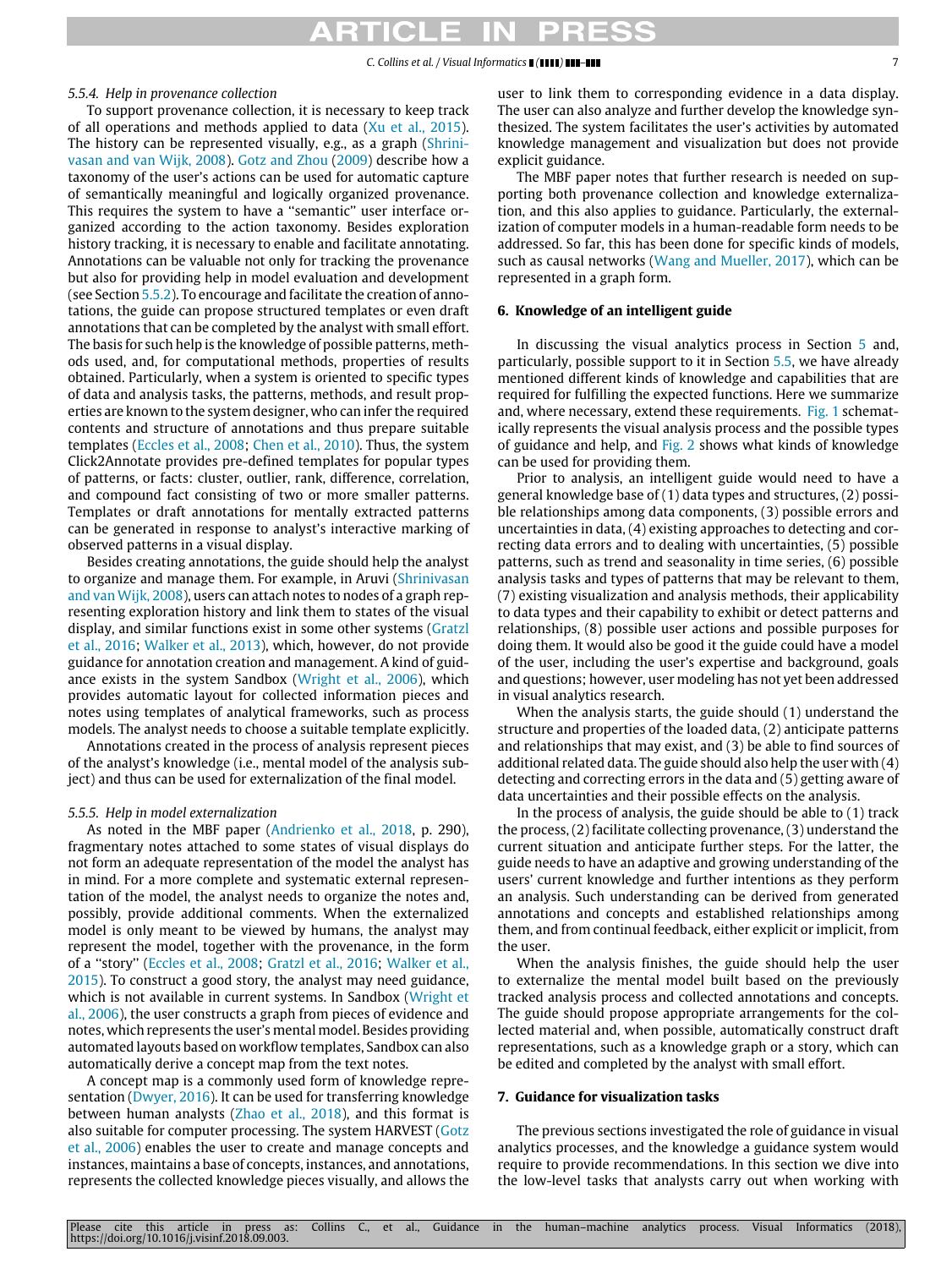

**Fig. 1.** Schematic representation of the visual analysis process and the possible types of guidance and help. The ovals represent the analyst's activities: IM—generate initial model, EvM—evaluate model, DM—develop model, CP—collect provenance, ExM—externalize model. The double lines represent the process flow; the directed lines show the sequence while the undirected lines link activities performed in parallel. Thin arrows represent data and information flows. The blocks with grey background represent possible kinds of support and guidance, and the glowing lines connect them to corresponding activities in the analysis.



**Fig. 2.** Types of knowledge that can be used for supporting and guiding the visual analysis process. The representation of the analysis process is the same as in Fig. 1. The grey boxes represent the knowledge of an intelligent guide, and the glowing directed lines represent derivation of new knowledge.

visualization components within visual analytic processes, and explore some design ideas of how guidance may fit into each task. Wherever relevant, we relate these low-level tasks to the highlevel view of the visual analytics process discussed in Section 5. To structure the discussion, we enumerate guidance for the *Why?* and *How?* levels of the typology by Brehmer and Munzner (2013, Fig. 1). For each task, our investigation explores guidance ideas, including inputs to guidance and the potential role in bias.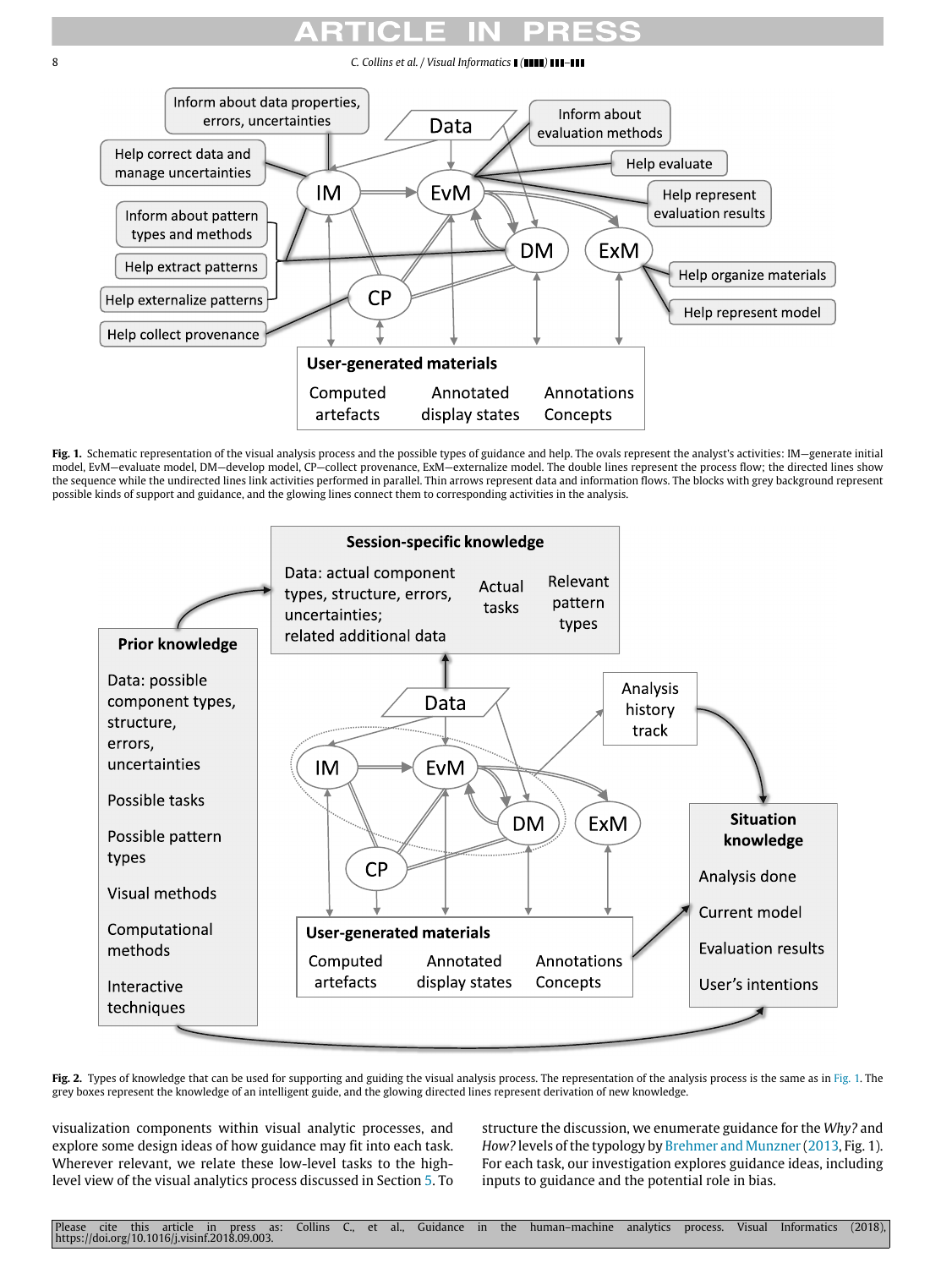# *7.1. Guidance opportunities for why tasks*

The *why* typology of Brehmer and Munzner (2013) focuses on the analyst intent about why a task is performed, and breaks down into four major categories: consume, produce, search, and query. Some of the task types are closely related to the earlier presented model-building view of the visual analysis process (Section 5.2).

*Consume* relates to the use of a visualization to consume information in a variety of domain contexts. There are three specific tasks within this category: present, discover, and enjoy. *Presenting* visualizations, in a collaborative setting or meeting, could be aided by guidance before and during the presentation. Before presenting, guidance could provide suggestions on views to include, and order these views in a suggested storyboard. This guidance could be informed by logs of the analysis process and the views used by the analyst leading up to the presentation, as in HARVEST (Gotz et al., 2006). In a system supporting knowledge externalization (Section 5.3), the guidance can be informed by explicit representations of discovered patterns and externalized components of the analyst's mental model that has been built in the process of analysis (Sections 5.2, 5.5.5).

When analysis provenance and/or externalized knowledge constructs are not available, or no detailed analysis has yet been conducted, *discover* tasks can still be supported. According to the earlier presented ideas for guidance in the visual analytics process (Section 5), this corresponds to support in pattern extraction (Sections 5.4, 5.5.1). The data types and pattern analysis algorithms could be used to suggest visualization views on the data, and highlight the detected patterns, similar to the view recommendations of Wongsuphasawat et al. (2016, 2017). Discover task guidance algorithms could also be informed by search heuristics to detect patterns and data correlations, by user navigation history, and by accumulated interaction logs from other analysis sessions and other users. Guidance in discover tasks may decrease the impact of bias the user brings to the task, by suggesting potential visualization views that do not support preconceived notions about the data. However, similarly, discover assistance may also restrict the analyst's understanding to only those subsets of data which are suggested by the system. Therefore, the guiding subsystem should be designed so as to promote comprehensive exploration of the entire dataset and viewing the data from diverse perspectives. It should also encourage and facilitate the validation of findings (Section 5.5.2). Guidance in discover tasks could be implemented using interesting point detection, subspace analysis, quality measures (Tatu et al., 2011), and through learning user relevance (Behrisch et al., 2014; Healey and Dennis, 2012).

Using visualization for *enjoyment* could be supported through guidance to views on data which are aesthetically pleasing, surprising, or related to the user ('egocentric' views). Guidance for enjoyment could be further driven also by affective metrics such as bio-sensing measures of emotion.

The *produce* use of visualization relates to a using visualization to create new artefacts, such as views of data, derived attributes, or groupings of data items, as well as annotations and externalized concepts (see the block ''User-generated materials'' in Figs. 1, 2). Guidance possibilities under this goal include suggesting views of data based on statistical analysis of data attributes and suggesting settings of variable parameters in a visualization system to create views with visible trends or clusters. In addition, guidance could assist the creation of visual summaries and overviews of large datasets, and provenance tracking systems (such as HARVEST) could produce explorable histories of the analysis process. Annotations on a view may be the product of a produce task—guidance could be provided to indicate data items related to those items involved in annotation actions. The discussion of possible assistance for analysis provenance collection and knowledge externalization (Sections 5.5.4, 5.5.5) is also relevant to the produce tasks.

The *search* uses of visualization are often precursors to other tasks. In order to discover information or produce new views or data, an analyst must first find the data of interest. Brehmer and Munzner break search down into four tasks based on whether the target is known and whether the location is known. When a specific target and its location are known, the task is simply to *lookup* the information. Guidance can be used here in the form of autocomplete and predictive search. If the target is known and the location is unknown, the task is to *locate* the information, and a guidance system could track which parts of a visualization have been explored and guide the user toward unseen views. A locate guidance may also triage likely locations based on known characteristics of the target to narrow the search space.

When one does not have a specific target in mind, the task is to either *browse* through a known location or *explore* when the location is not known. Guidance for these tasks encompasses many of the approaches suggested for *discover*, *produce*, and *locate*. Guidance could be driven by user behavior and data characteristics, to guide exploration into parts of the visualization space which are similar to (or different from) data which has already been explored. Support for bookmarking significant views for revisitation would assist the browsing and exploration process. Visualization types and specific views could be suggested to reveal patterns detected in the data, such as attributes with strong dependencies, or sections of graphs that are densely connected. To avoid potential bias in the exploration process, a guidance system should be transparent about why it is making recommendations, and the scope of the recommendation space. That is, with exploration guidance, users should be aware what sorts of guidance are not possible, so that they can consider how much to rely on the system. Care should be taken to design guidance for exploration to assist users but not to fully prescribe exploration pathways, which could lead to serious issues of algorithmically-driven bias.

The final group of *why* tasks in the typology are the *query* tasks, which act on targets once they are found. After a lookup or locate task, *identify* returns target item characteristics (often referred to as ''details on demand''). Here, guidance could, for example, highlight target attributes that are statistically unusual or rank attributes to surface those predicted to be more important in the current context. In a browse or explore task, identify returns item references, such as a reference to the item with the highest value on a particular attribute. In this case, guidance may provide contextual information in the identification process, such as the identity of similar data items.

The *compare* query task can be facilitated through guidance that may suggest which items may be interesting to compare to the selected target, or which attributes exhibit patterns which differentiate items from one another. Finally, guidance in the *summarize* task may suggest views on the data which are appropriate to summarize the selected items or attributes. For example, a summary of a choropleth map may be a histogram of the distribution of values, while a suggested summary of a graph may be an abstracted view of the graph nodes and their connections, grouped into communities. Automatically generated natural language captions which can be edited may also be useful as guided summaries.

# *7.2. Guidance opportunities for how tasks*

The *how* aspect of the Brehmer and Munzner typology aligns well with the user-centered view of low-level tasks by Yi et al. (2007). These are the tasks which people are most likely familiar with when thinking of working with visualizations. Brehmer and Munzner distinguish between three classes of methods, and we will introduce guidance opportunities for each in this section.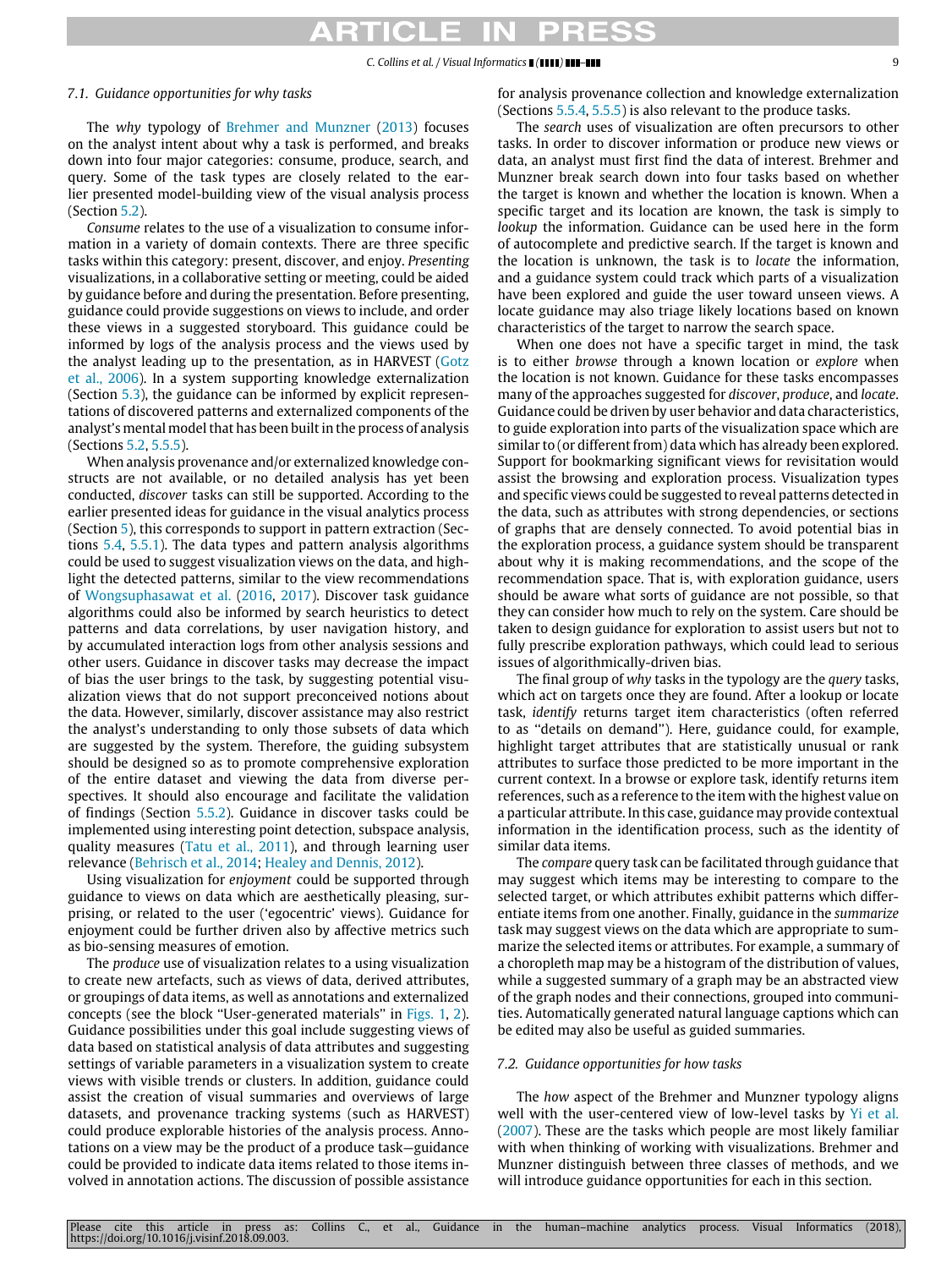Methods that *encode* data in a visualization include choosing the visual variables to use to represent data and designing the layout of marks on the page with the aim to facilitate pattern extraction (Section 5.5.1). The space of guidance for encoding is already rich, with recommendation engines such as Google (2018) and Wongsuphasawat et al. (2017, 2016) already deployed for use. Systems can suggest appropriate visual encodings based on the cardinality and distribution of values. For example, a hue encoding would not be appropriate for high cardinality categorical data. Furthermore, guidance systems have been designed to assist in the specific encoding choices, such the perceptual-modeling driven recommendations of Colorgorical (Gramazio et al., 2016). Guidance systems for encoding data into visualizations risk introducing bias through the selection of encodings and pre-designed visualizations which are possible, and the data transformations applied to place data in the view. For example, if data are automatically clustered, scaled, or outliers removed, that may change the interpretation of the resulting visualization.

When we think of interaction with an information visualization, the specific interactions that come to mind fall under the *manipulate* class in the typology. *Navigate* tasks can be supported through guidance which suggests new views on data, which can be helpful, in particular, for model evaluation and development (Sections 5.5.2, 5.5.3). This guidance can be discrete, suggesting a gallery of new viewpoints for the visualization, or continuous, suggesting directions for operations such as pan and zoom. Guidance systems could be driven by back end data modeling and tracking of user views in order to guiding to areas which have not been seen, or parts of the visualization which contain data which is similar to, or different from the current view. This approach could reduce potential bias or misinterpretation of the data by revealing counterfactual views and assisting an analyst to ensure coverage of the visualization. The Voder system exemplifies this type of guidance, extracting facts from a dataset and suggesting views into the data which will reveal the evidence supporting the facts (Srinivasan et al., 2018).

The *arrange* method refers to adjusting layout of the data items. For example, a guidance system may suggest a layout change to reorder parallel coordinates axes to make correlations apparent, or may suggest a log scale transformation of an axis to make trends visible, thereby facilitating pattern extraction (Section 5.5.1). Guidance may also be incremental and in conjunction with user input, for example responding to user adjustments to, e.g. graph layout, by learning the layout strategy and propagating it to other parts of the graph. Guidance may also be offered to arrange items in a visualization or views in a coordinated workspace according to a similarity or distance metric. Such guidance could highlight similarities and clusters, however incorrect or coincidental associations could introduce accidental patterns and encourage misreading.

The *change* task adjusts a visual encoding, such as changing the styling of items in a scatter plot or changing the representation of a chart. Guidance systems such as the system of Srinivasan et al. (2018) present suggestions of alternative charts, for example, suggesting a box plot as an alternative to a bar chart for data containing outliers. Systems which support easy transition between chart types, such as Tableau and Excel, could be augmented with suggestion systems to reveal alternative designs. Furthermore, guidance systems could explain the reason behind a suggestion box plot for outliers, stacked bar for two attributes, etc. The Voder system uses extracted facts to suggest chart types which more readily reflect particular aspects of the data (Srinivasan et al., 2018). Guidance could also be provided to adjust mappings, such as applying a scale transform on data (Heer and Agrawala, 2006), or a new color scale (Gramazio et al., 2016), for example, to increase discernability of differences or reduce visual clutter. Change

guidance may facilitate pattern evaluation (Section 5.5.2) and reduce bias in analytic processes by encouraging users to view data from different perspectives.

*Filter* methods add or remove elements from view, either temporarily (hide/reveal) or permanently (add/delete). Guidance in filter operations can be used to declutter views, such as the MDL Treecut algorithm for automatically hiding branches of tree diagrams which carry little information (Veras and Collins, 2017). Guidance can also be provided to detect noise and suggest appropriate thresholds to filter data, such suggesting parameters for a band-pass filter on sensor data. In multivariate data, guidance may suggest attributes to investigate first, for example, attributes with unusual distributions or attributes which are highly correlated. This could speed the process of investigating high dimensional data. Guidance may also be used to suggest values for parameter settings, range sliders, and other filter widgets which may reveal views which are interesting (e.g. have clearly detectable patterns, outliers, etc.). For example, Scented Widgets provide cues to users about potentially interesting parameter values (Willett et al., 2007). Suggestions of this type may be informed by backend correlation, clustering, and data analysis, as well as explicit specifications of user interest, or models of interest learned from user behavior.

Finally, *aggregate* methods change the granularity of the display of items in a visualization, such as the steps in a time scale or clustering level of nodes in a graph. Algorithms which are aware of both on-screen clutter and information content, such as the minimum description length-informed treecuts of Veras and Collins, can guide the selection of aggregation levels which balance information density and usability (Veras and Collins, 2017). Guidance could also suggest methods of aggregation, appropriate parameter settings for cluster thresholds, or highlight data items which may be aggregated by the user. While guided aggregation approaches may make for more scalable visualizations, it is likely that suboptimal guidance could lead to missing details or overly cluttered views. For aggregation tasks, it is also desirable to provide guidance for testing whether patterns that can be observed are sensitive to aggregation parameters, e.g., whether the overall shape of a histogram significantly changes after modifying the bin size.

The final methods of Brehmer and Munzner's *how* typology are methods which *introduce* new elements to a visualization, for example, to represent derived or imported data. We have covered guidance in these more visual analytic tasks in Section 5.

# **8. Building blocks for implementing guidance**

The previous sections discussed rationale, requirements and examples of guidance-based systems. We observed that guidance can help at different stages in the visual data analysis process, and that there are different approaches to implementing guidance, depending on the type of system. We propose to abstract the implementation of guidance approaches by a typical *input* ↔*compute*↔ *output* workflow. We next discuss building blocks for implementing guidance based on these steps, namely, the collection of input from the user (Section  $8.1$ ), the computation of guidance steps to give by the system (Section 8.2), and the actual presentation of the guidance to the analyst (Section 8.3). Note that we here give nonexclusive examples of commonly used techniques. We also note that the above input  $\leftrightarrow$  compute  $\leftrightarrow$  output workflow typically does not end with one output step, but may be highly interactive with iterations between the steps, allowing the system to learn about the user and application context to guide.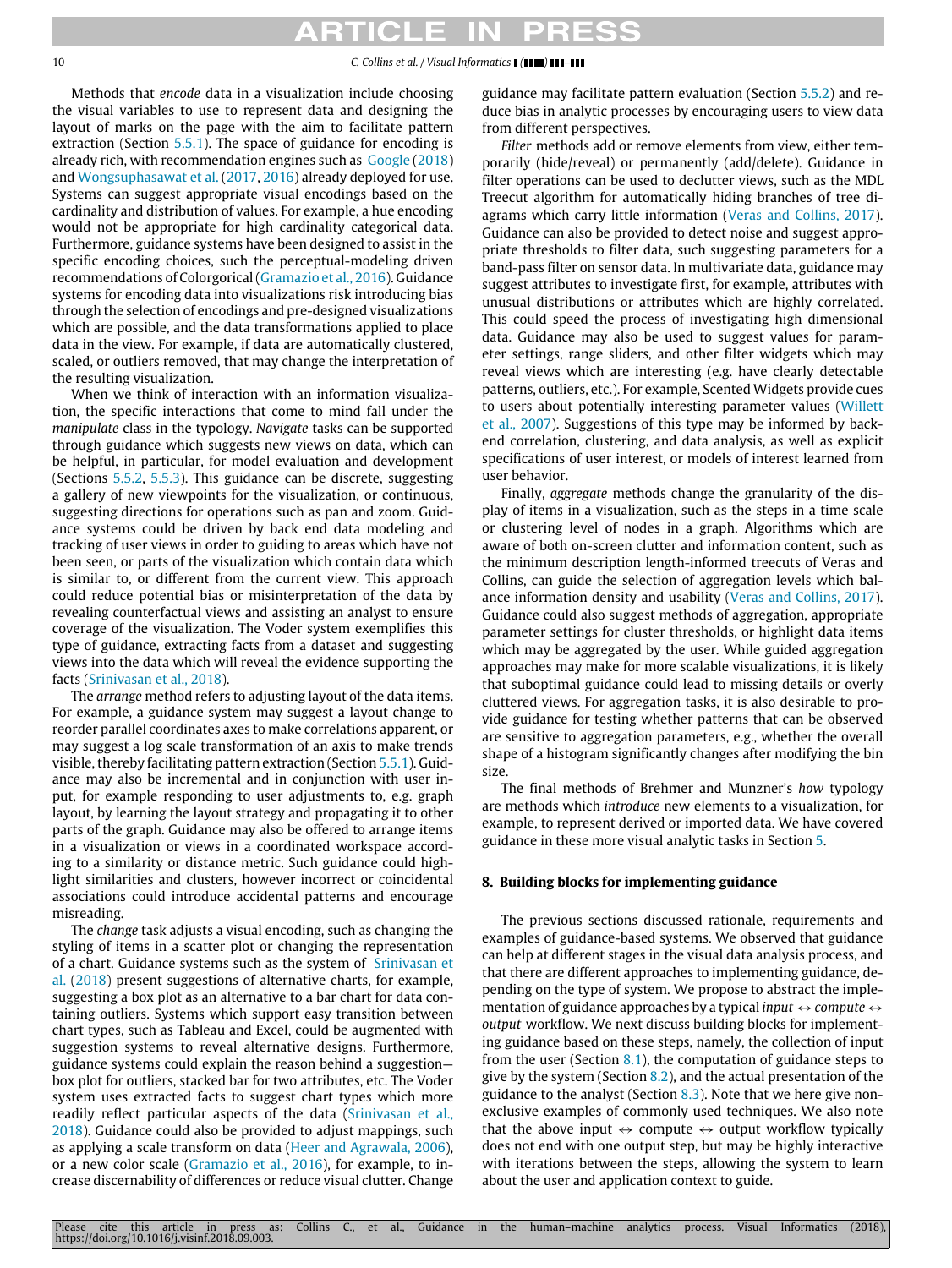# *8.1. Obtaining user input for guidance*

For a facilitation system to decide when, what kind, and how to provide guidance to the user, input data about the user and context of the analysis process is required. Such input is obtained typically either *explicitly* and *implicitly*. We can also distinguish if the input is obtained exclusively from a single user, or from some group of users facing similar analysis tasks.

In the explicit case, the user proactively, or on request by the system, provides hints on the current analysis phase, information need, perceived relevance of data or views, etc. This is typically provided by interaction dialogues. An example is relevance feedback, where the relevance of selected views is rated by the user, which in turn may trigger a search for similar or dissimilar views to facilitate exploration. For example, the system of Behrisch et al. (2014) requests explicit user feedback on the perceived relevance of different scatter plots, and uses this to inform guidance for exploration. Explicit input data also include feedback collected from groups of users, e.g., collected in a distributed or crowd-based system. An interesting option, particularly for recurring analysis problems, is to build a feedback database from analysis sessions by different users, hence re-using the analysis information.

In the implicit case, the system relies on observations of the interactive analysis process and decides on the facilitation actions to take. Such observations can stem from usage logs taken from mouse and keyboard interaction, as the user operates the analysis system. For example, Brown et al. (2014) use low-level features of interaction (mouse movement statistics) to infer the user analysis performance. In systems supporting provenance collection and knowledge externalization (Section 5.3), the guiding subsystem may base its guidance decisions on analyzing user-generated materials (Fig. 2).

Besides classic interaction channels, a system may also use new interaction modalities and user sensing techniques, including eye tracking, stress and cognitive load measures, recognition of speech or facial expressions, gestures, or brain–computer interfaces. For example, Shao et al. (2017) used eye-tracking records of which areas of a scatter plot matrix have been explored so far, to inform guidance. Panwar and Collins (2018) use GSR sensing and eye tracking to detect user frustration to provide just-in-time guidance.

While all of these provide rich sources of input data for the system to decide on guidance, selecting and preprocessing appropriate feedback data for use with guidance algorithms is a challenge due to heterogeneity, size, and possible noise and uncertainties. Particularly in the explicit case, one also must consider the effort involved for the user to provide feedback. For an efficient analysis process, the cost of providing feedback must be traded off with the improvement brought by guidance.

# *8.2. Computing guidance steps*

Given a user's real-time usage and interaction logs of the system, such as mouse movements, click logs, eye tracking, algorithms for intelligent facilitation determine (1) what to recommend (e.g., potentially useful data items to look at, new visualization views to provide, interactions to perform), (2) when to recommend (e.g., by identifying when a user is lost), and (3) what forms to take to recommend (e.g., passive non-intrusive suggestion or active replacement with a new view). These tasks involve the use of prior, session-specific, and situation knowledge, according to Fig. 2.

Algorithms that can perform these tasks can be developed in two directions: pre-defined *rule-based* and *learning-based*. The former, which relies on the expert knowledge, can be implemented as follows. As one of the simplest form, if a user explicitly asks for help via a dedicated user interfaces for that purpose, the algorithm can provide active facilitation. If users do not do anything for a certain amount of time, it would be an indicator that he or she needs some facilitation. On the other hand, if the system detects that a user repeatedly performs the same thing (e.g., repeatedly invoking the same views), it may be another sign of facilitation needs.

As the second type of algorithms, one can cast this problem as a supervised learning problem based on a collection of past user logs, or direct/indirect feedback data. That is, user logs work as input features, while target variables to predict correspond to their implicit/explicit user feedback about whether they need facilitation at a particular moment in time and/or whether the provided facilitation was helpful or not. Once a sufficient amount of user logs are collected, such a formulation can open up a possibility to apply various state-of-the-art machine learning approaches. For example, a recently popular sequence-based prediction model called recurrent neural networks, e.g., long short-term memory, can be a good candidate to tackle our facilitation tasks. In the work of Behrisch et al. (2014), a decision tree classifier was trained from user relevance feedback and image features of candidate views to determine previously unseen but relevant views. Shao et al. (2017) used a similarity function defined for scatter plot views to recommend previously unseen scatter plot patterns from a scatter plot matrix, implementing guidance based on serendipity search (see also Section 3).

Recent work on *quality metrics* (or measures) for visualization can be used to inform both rule-based and learning-based guidance systems. A visual quality metric quantifies the expected usefulness of a data view, based on certain view properties. For example, if a view is highly cluttered (Ellis and Dix, 2007), it is unlikely that a user will be able to identify or compare any patterns. Hence, a measure of clutter can be seen as a quality measure. In recent studies, different quality measures have been proposed for many important visualization techniques (Behrisch et al., 2018a; Bertini, 2011). Quality measures can be used by a system in a ruleoriented manner by suggesting views of high quality measure. This can help to reduce time-consuming interactive searches for view parameters or data selections to create relevant views. Quality measures can also be used in a learning-oriented way, for example, learning to adapt which quality measures to use for a given analysis scenario.

In general, a drawback of machine learning is that it requires a significant amount of training data for a competitive performance, which can easily annoy or frustrate users. As ways to alleviate this problem, online and incremental learning, as well as transfer learning in this facilitation tasks, would be a promising research direction. Regarding quality measures, we note these are often heuristically defined and involve different parameters to set. Also, the kind of quality measure to use is a decision problem. A promising direction can also be information-theoretic approaches to assess the quality of views (Chen and Jänicke, 2010); a number of existing view quality measures implement information-theoretic concepts.

# *8.3. Modalities for guidance*

Major modalities of providing assistance include textual or visual channels. Visual channels, such as color, highlighting, and animation, can provide different levels of attendance depending on which type of visual signal is applied. Textual information can provide more details, while a high attention cost may be required.

High-end immersive environments, such as large tiled display walls or CAVEs, can provide assistance to multiple users simultaneously (Klapperstueck et al., 2018). Recent advances in low-cost augmented-, virtual- and mixed-reality devices, such as Microsoft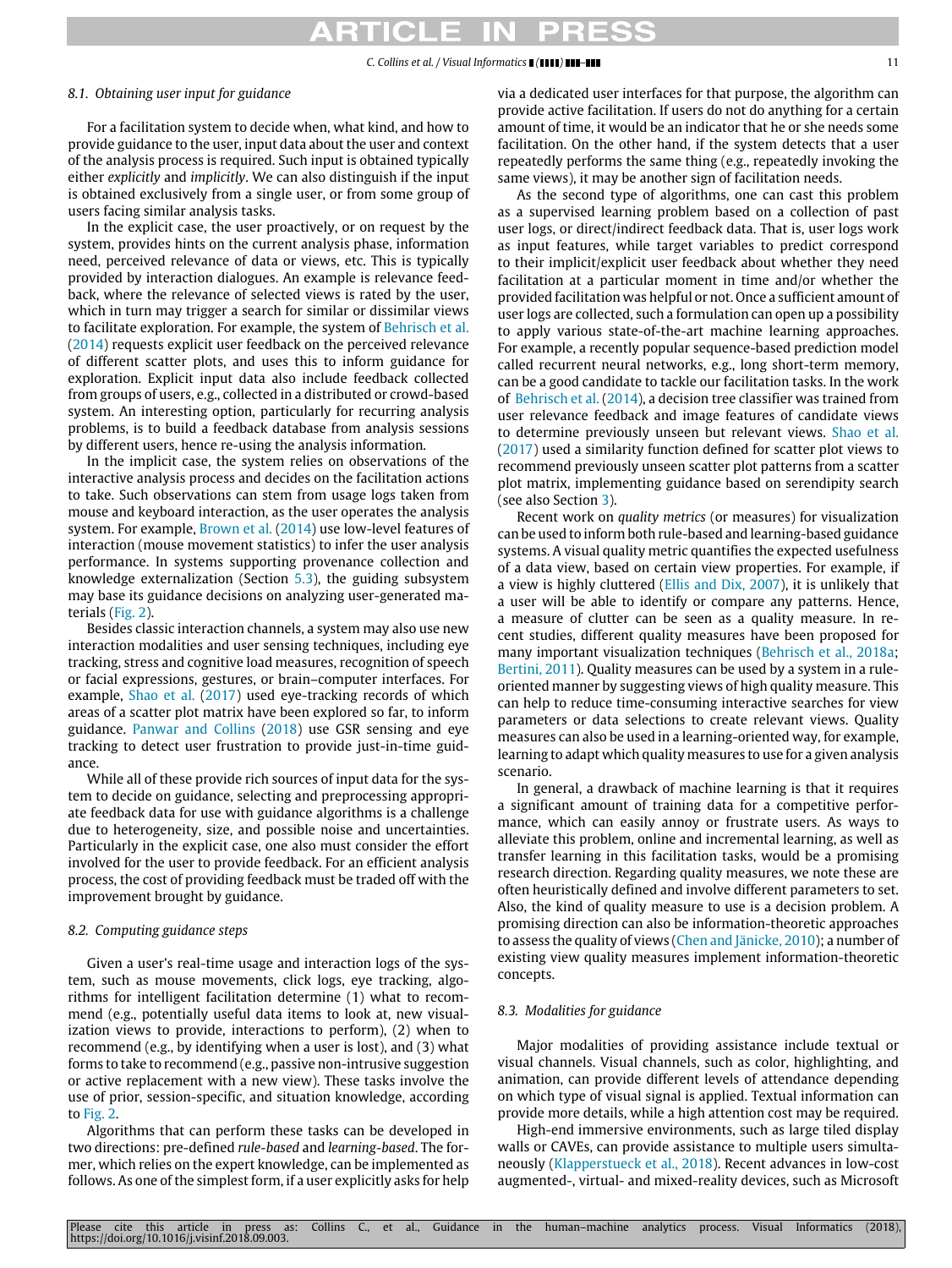Hololens, provide further opportunities for applying effective assistance with immersive environments in visual analytics applications (Stuerzlinger et al., 2018). In addition to the traditional channels for providing assistance in visualization and visual analytics, sound/voice (hearing), touch/motion (haptic) or other nontraditional sensory channels can provide effective assistance if properly used (McCormack et al., 2018). Natural language generation also holds promise for providing interpretative guidance for complex visualizations (Srinivasan et al., 2018).

Further research in this area could also include how to coordinate multi-modalities in challenging real applications, for example, analytics tasks situated in a difficult environment: operators in the field, on the factory floor, the hospital ward or operating theatre and so on (Thomas et al., 2018).

# **9. Validation of guidance**

As with any visual analytics approaches, an artificial intelligence guided/facilitated visualization needs to be validated starting from its problem definition stage. Munzner's nested processing model for visualization design and validation (Munzner, 2009) and the seven evaluation scenarios of Lam et al. (2012) provide excellent guidelines for the design and validation of visualization. van Wijk (2013) and Carpendale (2008) provide an informative introduction to available evaluation techniques such as lab experiments, insight-based studies (North, 2006; North et al., 2011), and field studies (Shneiderman and Plaisant, 2006). Lam et al. (2012) provide valuable guidance on when to use which evaluation techniques. In this section, we focus on several unique challenges and potential solutions facing validation of guidance and readers can refer to the aforementioned articles for general approaches to visualization evaluation.

# *9.1. Objectives for guidance*

Past work on evaluating recommender systems will inform our exploration of methods to validate the appropriateness of guidance, understand the impact of guidance on insights, and the potentially (de)biassing effects of guidance. For example, recommender systems are traditionally evaluated on the accuracy of the recommendation and whether it suits the needs of the user at the given moment and in a given context (i.e., is it accepted by the user). Newer models shifted away from solely providing accurate recommendations but rather a ranking of a set of recommendations taking into account not only their accuracy but also other objectives such as diversity and novelty. Specifically, Ge et al. (2010) propose the evaluation of recommender systems with regard to serendipity and coverage while Kaminskas and Bridge (2016) extend this evaluation design space with diversity and novelty. We will explore the parallels between these works and the concepts of guidance in visual analytics.

**Coverage:** In recommender systems, coverage refers to the degree to which recommendations cover the set of available items and the degree to which recommendations can be generated to all potential users (Ge et al., 2010). Ge et al. (2010) further define coverage as (1) prediction coverage, namely the percentage of the items for which the system is able to generate a recommendation, and (2) catalogue coverage, namely the percentage of the available items which could ever be recommended to a user. In the context of guidance, we can define prediction coverage and catalogue coverage as the percentage of insights relevant to a task that can be discovered from the views/interactions guidance can lead to, and the percentage of the relevant insights that can be discovered from the views/interactions that guidance can bring to a user. Having good coverage is essential to break the information bubble (Resnick et al., 2013) and potential bias caused by automated guidance. A high catalogue coverage can help users find useful initial patterns and diverse alternative patterns in model construction even if they have an ill-defined starting point. A high predicted coverage reduces the risk of leaving useful information unexplored in the reasoning process. However, measuring coverage is rather challenging since the ground truth (e.g., the total number of relevant insights) is often unknown and its difficult to conduct exhaustive experiments to learn how many insights can be discovered in a guided approach. To address this challenge, heuristic approaches can be used, such as conducting an insight-based lab experiment (North, 2006; North et al., 2011) to prove that a guided approach has better coverage than a current practice, conducting multi-dimensional in-depth long-term case studies (Shneiderman and Plaisant, 2006) to collect expert opinions, or having algorithmic experiments to test how effectively and efficiently the guided system can access information from varying starting exploration points .

**Diversity:** A recommender system should propose a diverse range of different suggestions. In information retrieval systems, for example, offering a short list of only the closest matches to the search terms may lead to a very homogeneous list. A diverse list should include in the results list a variety of options even if they are different from the search terms (Carbonell and Goldstein, 1998), which allows for disambiguation of user queries (such as Jaguar being an animal or a car) and may lead to a higher chance of satisfying a user's expectations and needs. A broad catalogue coverage would support a diversity of recommendations, which should be extended across all suggestion mechanisms of a guidance system in order to encourage *serendipitous discovery*.

**Serendipity:** Serendipitous insights are those that arise unexpectedly yet prove valuable (Niu et al., 2018). Besides, serendipitous discoveries are often encountered in the natural human information-seeking process (Niu et al., 2018). North highlights the value of visualization as an analysis technique that provides serendipitous insight (North, 2006). Such "good surprises" are often a driving power for users to continue their exploration and should be encouraged by guidance. Niu et al. (2018) present an inspiring user study for serendipity evaluation of a computational module-facilitated health information system. Modeling serendipity as surprise and value (further decomposed as being useful and being interesting), they calculated the serendipity rating of artifacts as the aggregate of the three ratings of surprise, usefulness, and interestingness. In follow-up interviews, they asked whether the users encountered surprise, liked the surprise, and thought surprising results were interesting or useful, as well as analyzed whether the computational measures of surprise were correlated with user-perceived surprise.

**Novelty:** Kaminskas and Bridge (2016) define novelty as an objective of a recommender system in addition to serendipity. While closely related, novelty refers more generally to an item that was previously unknown to the user but does not necessarily carry the notion of being surprising. As Niu et al. (2018) describe it, novel items are discovered during a process of actively looking for new information whereas serendipitous items were discovered without actively looking for them. Serendipitous items are argued by Niu to be a subset of novel items in the discovery process. Diversity is important in the process of serendipitous discovery. In the context of information retrieval, novelty is a measure of difference and newness of a result compared to other results in the set. Analogously, in a visual analytics guidance system, novel suggestions would be different to previous suggestions and may extend the user's capabilities, broaden their knowledge base, or guide them in new analysis directions that were previously unexplored.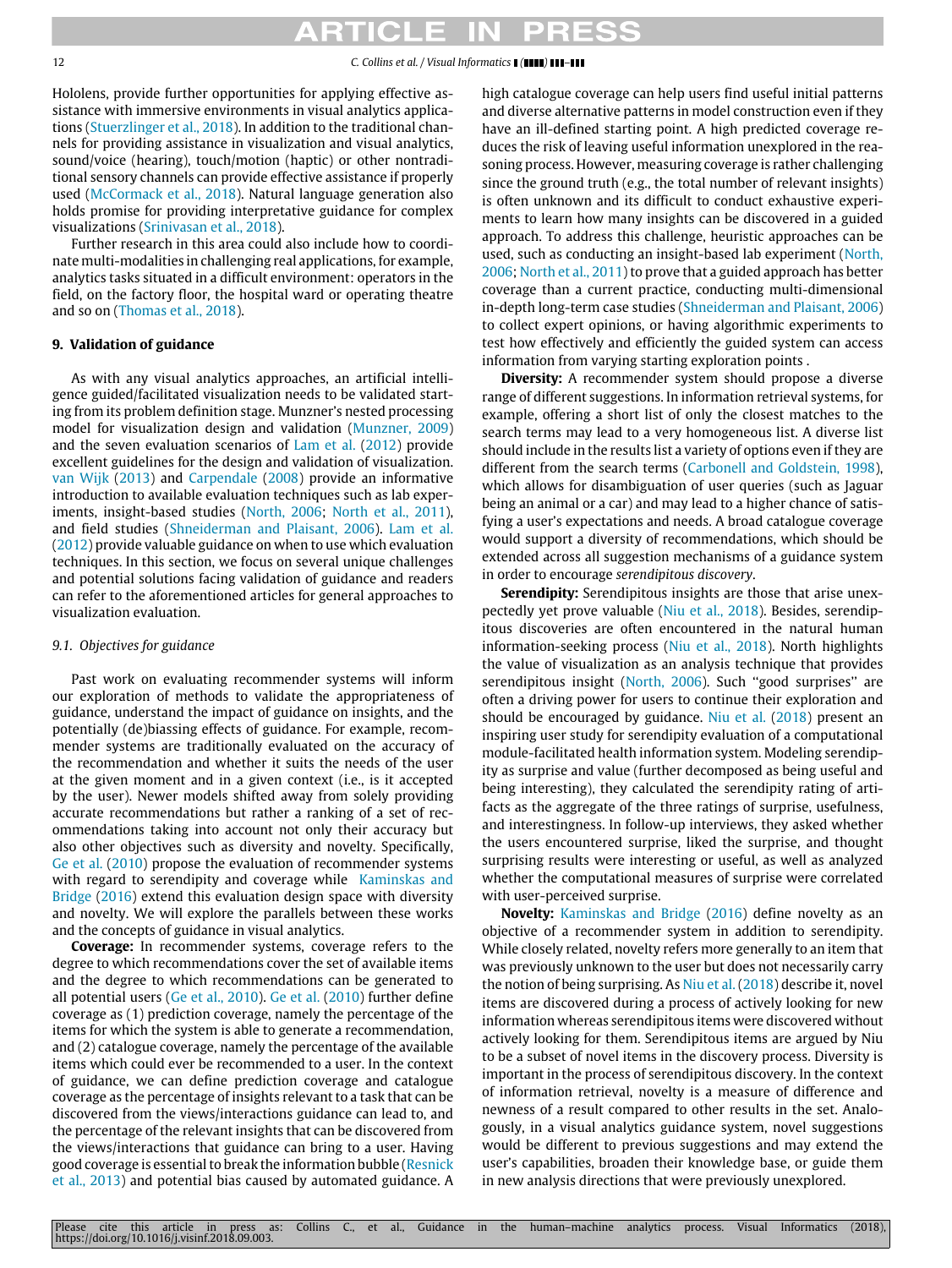# *9.2. Evaluating guidance in the analytical reasoning process*

Guidance should be an integrated part of the analytical reasoning process, which is difficult to be evaluated with simple tasks and quality assessing metrics. Complex tasks, such as information foraging tasks, often need to be used. The performance metrics are also multidimensional, which may include not only quality of the resulting artifacts, but also metrics about the exploration process itself, such as smoothness, transparency, and cognitive load of the exploration process. Here we highlight several practices that may inspire the design of guidance evaluation in the analytical reasoning process.

**Employing complex information seeking tasks:** For guidance aiming at goals such as training, engagement, and bias reduction, complex information seeking tasks, such as information foraging and browsing, may often provide deeper insights than simpler tasks such as factor finding. For example, Willett et al. (2007) employ an information foraging task for comparing prototypes with different levels of guidance. In this controlled experiment, subjects were asked to explore a dataset and collect evidence relevant to a task hypothesis assigned to them. Exploration history, discoveries, and user preference arising from this task provided rich insights about the prototypes evaluated.

**Making use of exploration history:** History tracking, which automatically records the exploration process of users, may provide very useful information for validation of guidance. In the problem definition stage, analyzing exploration history of existing practices may help designers accurately locate steps in the reasoning process where guidance is needed most. History can also help researchers evaluate alternative guidance approaches or figure out which, when, and how guidance features work. For example, Hijikata (2004) presents a user study that captured different types of mouse operations and compared the keywords checked by the subjects and the keywords extracted according to the mouse operations, to identify the most useful operations that can be used for guidance. Shrinivasan and vanWijk (2008) extract usage characteristics from exploration histories, and link them with free thoughts users recorded and comments in the follow-up interview, to discern the usefulness of different components in a guided visualization system.

**Distinguishing different types of cognitive load:** A plausible goal of guidance is to reduce the cognitive load. However, it would be overly simplistic to say that this should be a goal overriding all other concerns, since there are different types of cognitive load (Sweller, 1988), and not all of them are undesirable. Yet, extraneous cognitive load is an overhead that interferes with understanding. It is induced by system designs without sufficient consideration of the structure of information and the cognitive process (Sweller, 1988). Reducing extraneous cognitive load is a goal of facilitation. Meanwhile, germane cognitive load is desired since it represents users' efforts to process and comprehend the materials. It is devoted to schema acquisition and thus enhances learning (Sweller, 1988), which is an important goal of facilitation. Liu et al. (2013) argue that the indications of an effective exploratory visualization system are low extraneous cognitive load and high germane cognitive load. This statement is also true for guided visualization systems. In many practices (Kang and Stasko, 2008), cognitive load is measured by questionnaires such as the NASA TLX survey or through physiological measurements such as electroencephalography or pupil dilation measurements. With these approaches alone, it is difficult to identify extraneous cognitive load and germane cognitive load from the perceived cognitive load. To address this challenge, performance measures and user comments must be considered in cognitive load analysis. Liu et al. (2013) propose a practical approach that encodes user comments into three categories, namely *Engagement*, *Neutral*, and *Frustration*, and uses their counts as indicators of which type of cognitive load dominating the perceived cognitive load.

**Developing metrics for automated monitoring:** While user studies are useful for the design and validation of guidance systems it is instrumental to quantify the effectiveness of guidance non-intrusively during real-world analytics tasks. Measurable attributes need to be defined and integrated into a model that quantifies the overall effectiveness of guidance. Such attributes may relate to system related parameters (e.g., item coverage and visualization design space) as well as user-related parameters, including user profiles, interaction histories, and cognitive load.

# *9.3. Avoiding harmful guidance*

Counter to the benefits of guidance discussed throughout this paper, there is a risk that guidance systems may also be harmful. For example, mixed-initiative systems in the past have been found to be overly interruptive and distracting if they try to provide help when it is not wanted. In addition, provided assistance may be inappropriate (Krisch, 2016). If suggestions do not suit the user and context, this can, at best, be frustrating for the user. Worse, it could lead the analyst down an unhelpful, unimportant, or misleading path. This could be overly biassing, for example, guidance algorithms following a ''more like this'' method could keep an analyst stuck in the early conclusions, never revealing new data.

On a higher level, prevalent facilitation in data analysis could lead to *analytic atrophy*: if the analyst begins to rely too heavily on the suggestions of the system, they may fail to think critically in important situations. Due to these risks, we advocate for a humanin-the-loop process, whereby guidance is just one tool in the analyst's toolbox. Guidance systems should reveal the *reason* behind particular suggestions and offer clarity on the level of confidence the system has in the suggestion. The locus of control for the entire process must remain with the human analyst, allowing for guidance to be easily dismissed.

# **10. Conclusion**

Data analysis is a non-trivial process, which often requires the use of multiple diverse tools, looking at data from different perspectives, and applying various transformations to the data. It may not always be obvious to an analyst what should be done at a given moment and what tool to use for that. Guidance is seen as a primary means to resolve this problem, which is called the ''knowledge gap'' (Ceneda et al., 2017). However, guidance can be beneficial to analysts even when they have no knowledge gap. It may be a means to make the analysis process more efficient, insights better validated, analysts more confident, bias avoided, and results clearly presented. In this paper, we have reviewed in a systematic way different aspects of guidance in the visual analysis process. While the earlier proposed conceptual model of guidance (Ceneda et al., 2017) is purely descriptive, we have tried to make our review more practically oriented by reasoning not only where in the analysis process and what kind of guidance can be provided but also how this can be implemented. In particular, what kinds of knowledge and information are needed for this.

To summarize, we have investigated the role of guidance in visualization and visual analytics, including the goals of guidance, the role in analytic processes and visualization tasks, implementation, and validation strategies. As interactive machine learning techniques and new interaction modalities become more integrated into visual analytics processes, we see many opportunities for deeper insights, easier workflows, and better accuracy from the human–machine analytic complex.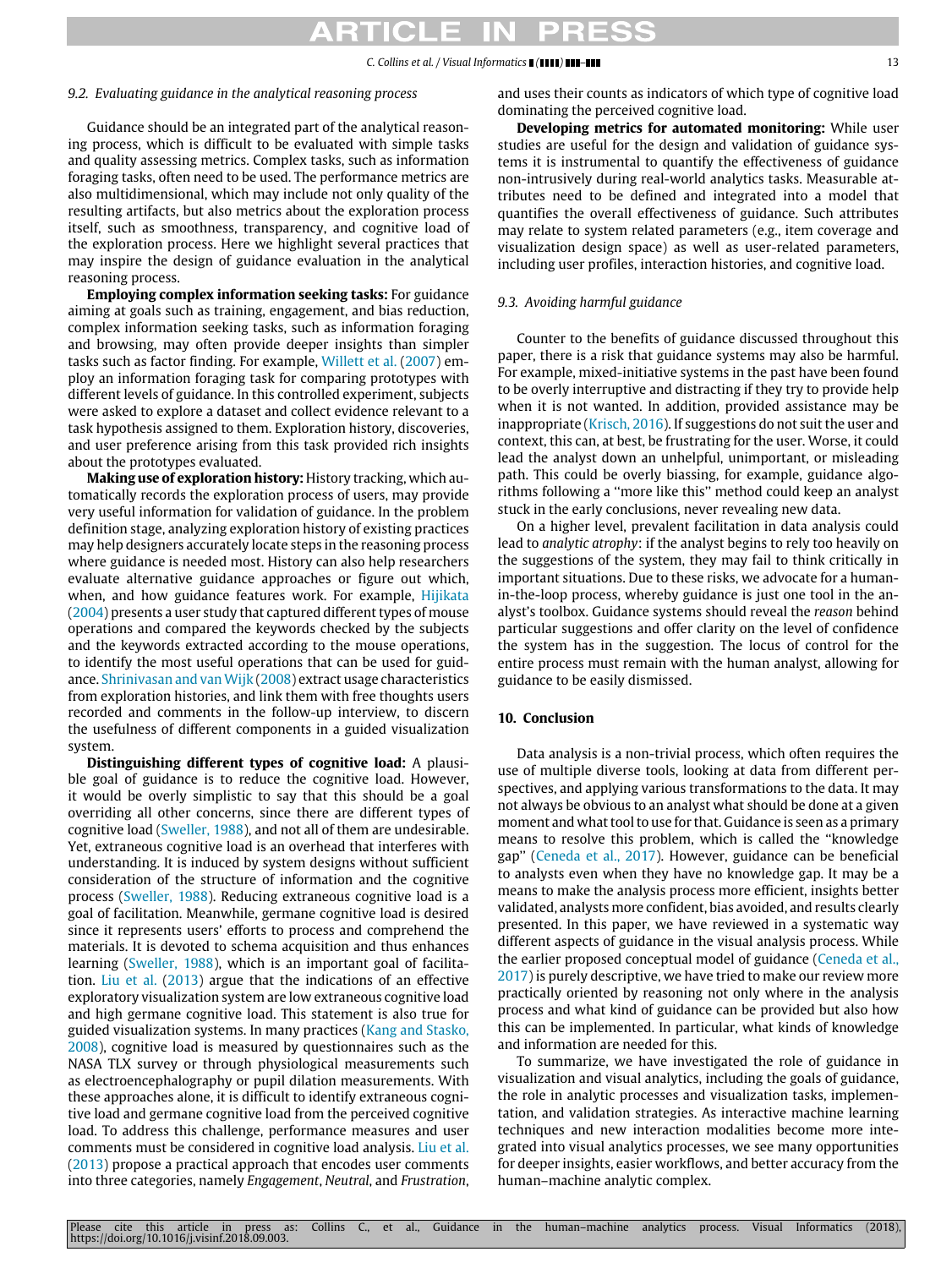# **Acknowledgments**

This paper is the direct result of an NII Shonan Meeting at the Shonan Village Center in Japan. We acknowledge the hospitality of the Center in making this research possible. This work was partly supported by the Natural Sciences and Engineering Research Council of Canada (NSERC), [grant RGPIN-2015-03916], the Fraunhofer Cluster of Excellence on ''Cognitive Internet Technologies'' and by the EU through project Track&Know (grant agreement 780754).

Œ

# **References**

- Andrienko, N., Lammarsch, T., Andrienko, G., Fuchs, G., Keim, D., Miksch, S., Rind, A., 2018. Viewing visual analytics as model building. Comput. Graph. Forum 37 (6), 275–299.
- Babu Vallabhaneni, R., Rajesh, V., 2017. Brain tumour detection using mean shift clustering and GLCM features with edge adaptive total variation denoising technique. Alexandria Eng. J. 12, 666–671.
- Behrisch, M., Blumenschein, M., Kim, N., Shao, L., El-Assady, M., Fuchs, J., Seebacher, D., Diehl, A., Brandes, U., Pfister, H., Schreck, T., Weiskopf, D., Keim, D., 2018a. Quality metrics for information visualization. Comput. Graph. Forum (EuroVis State of the Art Report) 37 (3), 652–662.
- Behrisch, M., Korkmaz, F., Shao, L., Schreck, T., 2014. Feedback-driven interactive exploration of large multidimensional data supported by visual classifier. In: IEEE Conf. on Visual Analytics Science and Technology. pp. 43–52.
- Behrisch, M., Streeb, D., Stoffel, F., Seebacher, D., Matejek, B., Weber, S.H., Mittelstaedt, S., Pfister, H., Keim, D., 2018b. Commercial visual analytics systemsadvances in the big data analytics field. IEEE Trans. Vis. Comput. Graphics.
- Bertini, E., 2011. Quality metrics in high-dimensional data visualization: An overview and systematization. IEEE Trans. Vis. Comput. Graphics 17 (12), 2203– 2212. http://dx.doi.org/10.1109/TVCG.2011.229.
- Boy, J., Eveillard, L., Detienne, F., Fekete, J.D., 2016. Suggested interactivity: Seeking perceived affordances for information visualization. IEEE Trans. Vis. Comput. Graphics 22 (1). http://dx.doi.org/10.1109/TVCG.2015.2467201.
- Brehmer, M., Munzner, T., 2013. A multi-level typology of abstract visualization tasks. IEEE Trans. Vis. Comput. Graphics 19 (12), 2376–2385.
- Brown, E.T., Ottley, A., Zhao, H., Lin, Q., Souvenir, R., Endert, A., Chang, R., 2014. Finding Waldo: Learning about Users from their Interactions. IEEE Trans. Vis. Comput. Graphics 20 (12), 1663–1672.
- Carbonell, J., Goldstein, J., 1998. The use of MMR, diversity-based reranking for reordering documents and producing summaries. In: Proc. of the Int. ACM SIGIR Conf. on Research and Development in Information Retrieval. pp. 335–336.
- Carpendale, S., 2008. Evaluating information visualizations. In: Information Visualization. Springer, pp. 19–45.
- Ceneda, D., Gschwandtner, T., May, T., Miksch, S., Schulz, H.-J., Streit, M., Tominski, C., 2017. Characterizing guidance in visual analytics. IEEE Trans. Vis. Comput. Graphics 23 (1), 111–120.
- Cha, M.-H., 2007. Automatic ordering method and system for trading of stock, bond, item, future index, option, index, current and so on, US Patent 7,181,425.
- Chen, Y., Barlowe, S., Yang, J., 2010. Click2Annotate: Automated Insight Externalization with rich semantics. In: 2010 IEEE Symp. on Visual Analytics Science and Technology. pp. 155–162.
- Chen, M., Jänicke, H., 2010. An information-theoretic framework for visualization. IEEE Trans. Vis. Comput. Graphics 16 (6), 1206–1215. http://dx.doi.org/10.1109/ TVCG.2010.132.
- Conati, C., Hoque, E., Toker, D., Steichen, B., 2013. When to adapt: Detecting user's confusion during visualization processing. In: Proc. of the Int. Workshop on User-Adaptive Visualization.
- Cook, K.A., Thomas, J.J., 2005. Illuminating the Path: The Research and Development Agenda for Visual Analytics, Tech. Rep. Pacific Northwest National Lab.
- Dörk, M., Feng, P., Collins, C., Carpendale, S., 2013. Critical InfoVis: Exploring the politics of visualization. In: Extended Abstracts on Human Factors in Computing Systems (Alt.CHI).
- Dwyer, T., 2016. Network visualization as a higher-order visual analysis tool. IEEE Comput. Graph. Appl. 36 (6), 78–85. http://dx.doi.org/10.1109/MCG.2016.117.
- Eccles, R., Kapler, T., Harper, R., Wright, W., 2008. Stories in GeoTime. Inf. Vis. 7 (1), 3–17.
- Ellis, G.P., Dix, A.J., 2007. A taxonomy of clutter reduction for information visualisation. IEEE Trans. Vis. Comput. Graphics 13 (6), 1216–1223. http://dx.doi.org/10. 1109/TVCG.2007.70535.
- Federico, P., Wagner, M., Rind, A., Amor-Amorós, A., Miksch, S., Aigner, W., 2017. The role of explicit knowledge: A conceptual model of knowledge-assisted visual analytics. In: Proc. of the IEEE Conf. on Visual Analytics Science and Technology.
- Ge, M., Delgado-Battenfeld, C., Jannach, D., 2010. Beyond accuracy: evaluating recommender systems by coverage and serendipity. In: Proc. ACM Conf. on Recommender Systems. ACM Press.
- Google, 2018. See and use suggested and analysis in a spreadsheet. https://support. google.com/docs/answer/6280499.
- Gotz, D., Zhou, M.X., 2009. Characterizing users' visual analytic activity for insight provenance. Inf. Vis. 8 (1), 42–55.
- Gotz, D., Zhou, M.X., Aggarwal, V., 2006. Interactive visual synthesis of analytic knowledge. In: IEEE Symp. on Visual Analytics Science and Technology. pp. 51– 58.
- Gramazio, C.C., Laidlaw, D.H., Schloss, K.B., 2016. Colorgorical: creating discriminable and preferable color palettes for information visualization. IEEE Trans. Vis. Comput. Graphics 23 (1), 521–530.
- Gratzl, S., Lex, A., Gehlenborg, N., Cosgrove, N., Streit, M., 2016. From visual exploration to storytelling and back again. Comput. Graph. Forum 35 (3), 491–500. http://dx.doi.org/10.1111/cgf.12925.
- Grinstein, G., Whiting, M., Liggett, K., Nebesh, D., 2011. IEEE VAST Challenge 2011, 2011. http://hcil.cs.umd.edu/localphp/hcil/vast11/. (Last Accessed 29 January 2014).
- Healey, C.G., Dennis, B.M., 2012. Interest driven navigation in visualization. IEEE Trans. Vis. Comput. Graphics 18 (10), 1744–1756.
- Heer, J., Agrawala, M., 2006. Multi-Scale banking to 45 degrees. IEEE Trans. Vis. Comput. Graphics 12 (5), 701–708.
- Hijikata, Y., 2004. Implicit user profiling for on demand relevance feedback. In: Proc. of the Int. Conf. on Intelligent User Interfaces. pp. 198–205.
- Kaminskas, M., Bridge, D., 2016. Diversity, serendipity, novelty, and coverage: A survey and empirical analysis of beyond-accuracy objectives in recommender systems. ACM Trans. Interact. Intell. Syst. 7 (1), 1–42. http://dx.doi.org/10.1145/ 2926720.
- Kang, Y.-a., Stasko, J., 2008. Lightweight task/application performance using single versus multiple monitors: A comparative study. In: Proc. of Graphics Interface 2008. pp. 17–24.
- Klapperstueck, M., Czauderna, T., Goncu, C., Glowacki, J., Dwyer, T., Schreiber, F., Marriott, K., 2018. ContextuWall: Multi-site collaboration using display walls. J. Vis. Lang. Comput. 46, 35–42.
- Krisch, J.A., 2016. Why You Hated Clippy, That Annoying Microsoft Paperclip, 2016. https://www.vocativ.com/319986/clippy-digital-assistant/index.html, (last checked 08 June 2018).
- Lam, H., Bertini, E., Isenberg, P., Plaisant, C., Carpendale, S., 2012. Empirical studies in information visualization: Seven scenarios. IEEE Trans. Vis. Comput. Graphics 18 (9), 1520–1536.
- Liu, Y., Barlowe, S., Feng, Y., Yang, J., Jiang, M., 2013. Evaluating exploratory visualization systems: A user study on how clustering-based visualization systems support information seeking from large document collections. Inf. Vis. 12 (1), 25–43.
- Matejka, J., Li, W., Grossman, T., Fitzmaurice, G., 2009. CommunityCommands: Command recommendations for software applications. In: Proc. ACM Symp. on User Interface Software and Technology. pp. 193–202.
- McCormack, J., Roberts, J.C., Bach, B., Freitas, C.D.S., Itoh, T., Hurter, C., Marriott, K., 2018. Multisensory immersive analytics. In: Marriott, K., Schreiber, F., Dwyer, T., Klein, K., Riche, N.H., Itoh, T., Stuerzlinger, W., Thomas, B.H. (Eds.), Immersive Analytics. Springer, ISBN: 978-3-030-01388-2 (in press).
- McDuff, D., Karlson, A., Kapoor, A., Roseway, A., Czerwinski, M., 2012. AffectAura: An intelligent system for emotional memory. In: Proc. of the SIGCHI Conf. on Human Factors in Computing Systems. pp. 849–858.
- Mehta, H., Bradley, A.J., Hancock, M., Collins, C., 2017. Metatation: Annotation as implicit interaction to bridge close and distant reading. ACM Trans. Comput.- Hum. Interact. 35 1–41.
- Munzner, T., 2009. A nested process model for visualization design and validation. IEEE Trans. Vis. Comput. Graphics 15 (6), 921–928.
- Niu, X., Abbas, F., Maher, M.L., Grace, K., 2018. Surprise me if you can: Serendipity in health information. In: Proc. of the SIGCHI Conf. on Human Factors in Computing Systems. pp. 23:1–23:12. http://dx.doi.org/10.1145/3173574.3173597.
- North, C., 2006. Toward measuring visualization insight. IEEE Comput. Graph. Appl. 26 (3), 6–9.
- North, C., Saraiya, P., Duca, K., 2011. A comparison of benchmark task and insight evaluation methods for information visualization. Inf. Vis. 10 (3), 162–181.
- Panwar, P., Collins, C.M., 2018. Detecting negative emotion for mixed initiative visual analytics. In: Extended Abstracts of the 2018 CHI Conf. on Human Factors in Computing Systems.
- Resnick, P., Garrett, R.K., Kriplean, T., Munson, S.A., Stroud, N.J., 2013. Bursting your (filter) bubble: Strategies for promoting diverse exposure. In: Proc. of the Conf. on Computer Supported Cooperative Work Companion. pp. 95–100. http://dx.doi.org/10.1145/2441955.2441981.
- Ruchikachorn, P., Mueller, K., 2015. Learning visualizations by analogy: Promoting visual literacy through visualization morphing. IEEE Trans. Vis. Comput. Graphics 21 (9), 1028–1044. http://dx.doi.org/10.1109/TVCG.2015.2413786. http:// ieeexplore.ieee.org/document/7061477/.
- Sacha, D., Stoffel, A., Stoffel, F., Kwon, K., Ellis, G., Keim, D.A., 2014. Knowledge generation model for visual analytics. IEEE Trans. Vis. Comput. Graphics 20 (12), 1604–1613.
- Shao, L., Silva, N., Eggeling, E., Schreck, T., 2017. Visual exploration of large scatter plot matrices by pattern recommendation based on eye tracking. In: Proc. ACM IUI Workshop on Exploratory Search and Interactive Data Analytics.